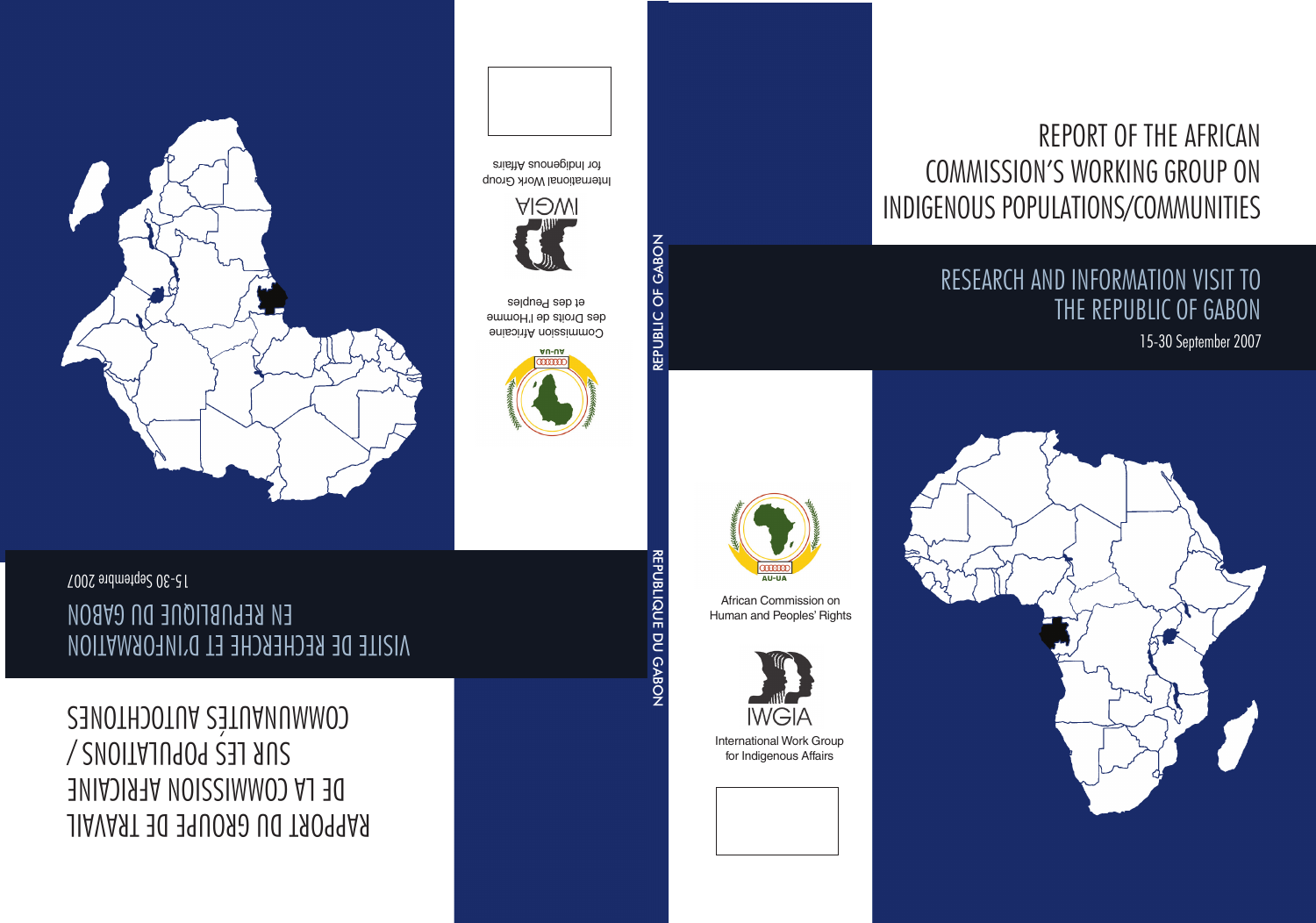# REPORT OF THE AFRICAN COMMISSION'S WORKING GROUP ON INDIGENOUS POPULATIONS/COMMUNITIES

# RESEARCH AND INFORMATION VISIT TO THE REPUBLIC OF GABON

### 15-30 September 2007

The African Commission on Human and Peoples' Rights adopted this report at its 45th Ordinary Session, 13-27 May 2009



African Commission on Human and Peoples' Rights (ACHPR)



International Work Group for Indigenous Affairs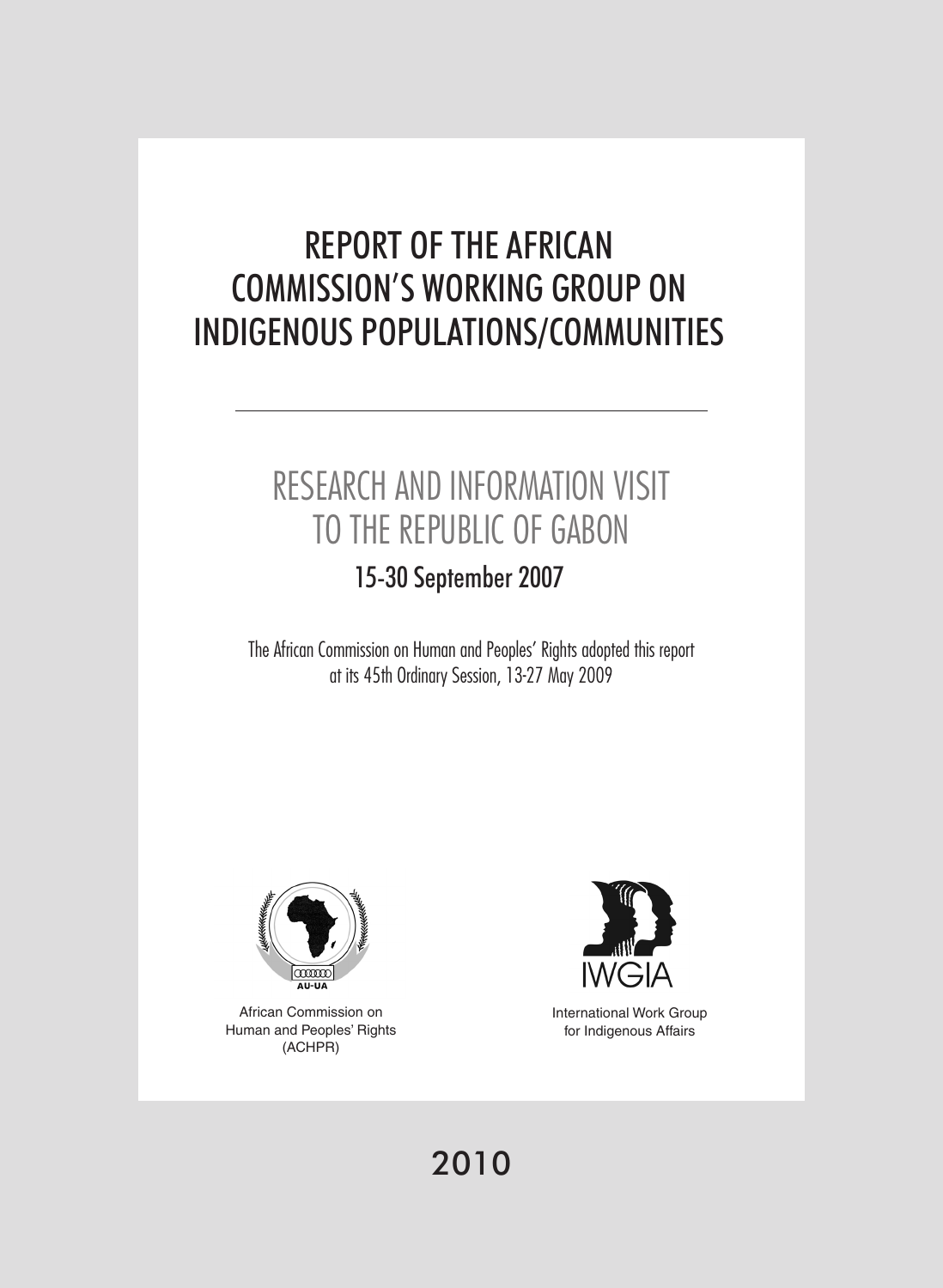#### REPORT OF THE AFRICAN COMMISSION'S WORKING GROUP ON INDIGENOUS POPULATIONS/COMMUNITIES:

RESEARCH AND INFORMATION VISIT TO THE REPUBLIC OF GABON 15-30 September 2007

**© Copyright:** ACHPR and IWGIA

**Typesetting and Layout:** Jorge Monrás

**Prepress and Print:** Eks-Skolens Trykkeri, Copenhagen, Denmark

**ISBN:** 978-87-91563-74-4



Distribution in North America: Transaction Publishers 300 McGaw Drive Raritan Center - Edison, NJ 08857 www.transactionpub.com



#### **African Commission on Human and Peoples' Rights (ACHPR)** Kairaba Avenue - P.O.Box 673, Banjul, The Gambia Tel: +220 4377 721/4377 723 - Fax: +220 4390 764

achpr@achpr.org - www.achpr.org



#### **International Work Group**

**for Indigenous Affairs** Classensgade 11 E, DK-2100 Copenhagen, Denmark Tel: +45 35 27 05 00 - Fax: +45 35 27 05 07 iwgia@iwgia.org - www.iwgia.org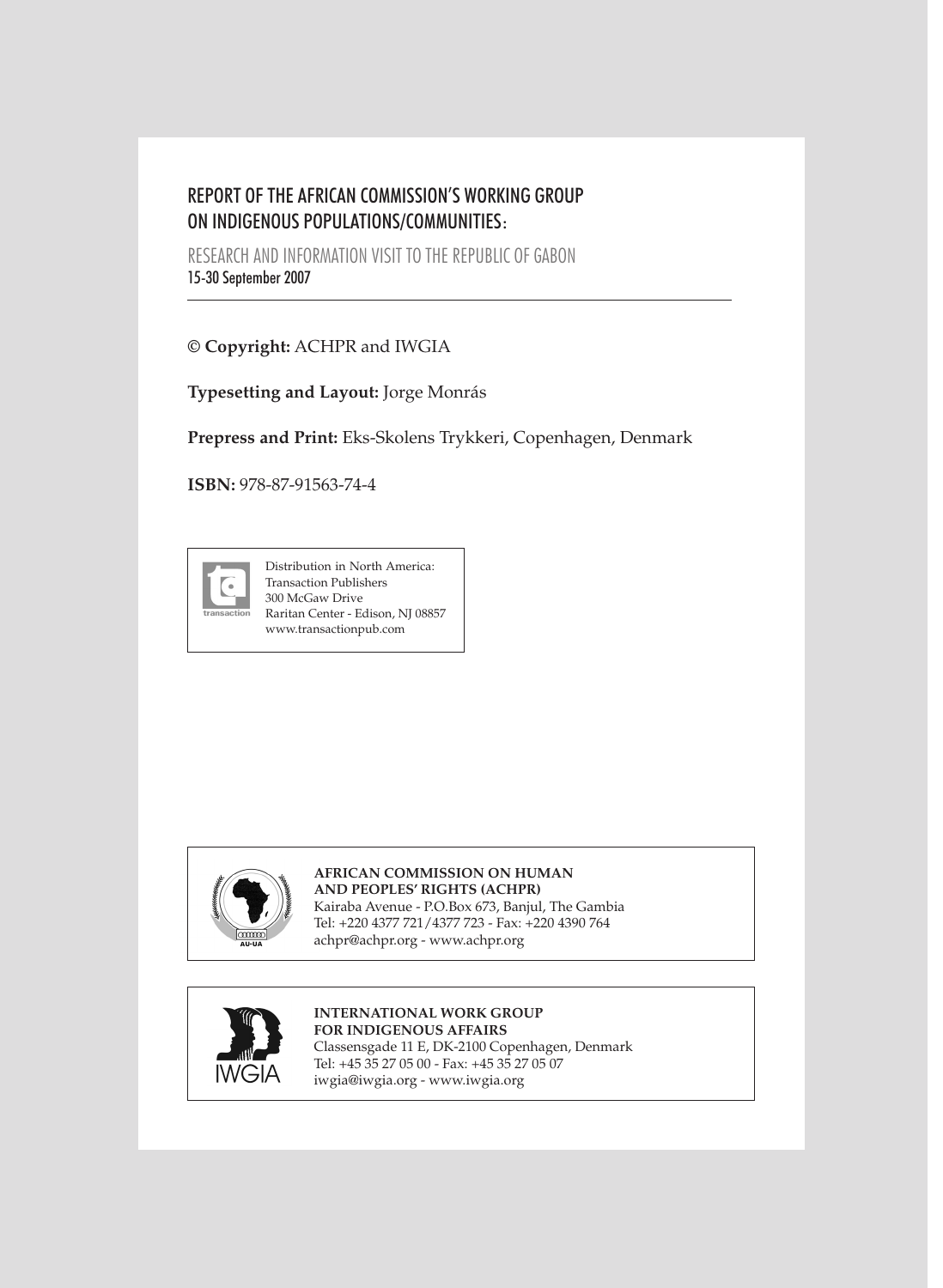This report has been produced with financial support from the Danish Ministry of Foreign Affairs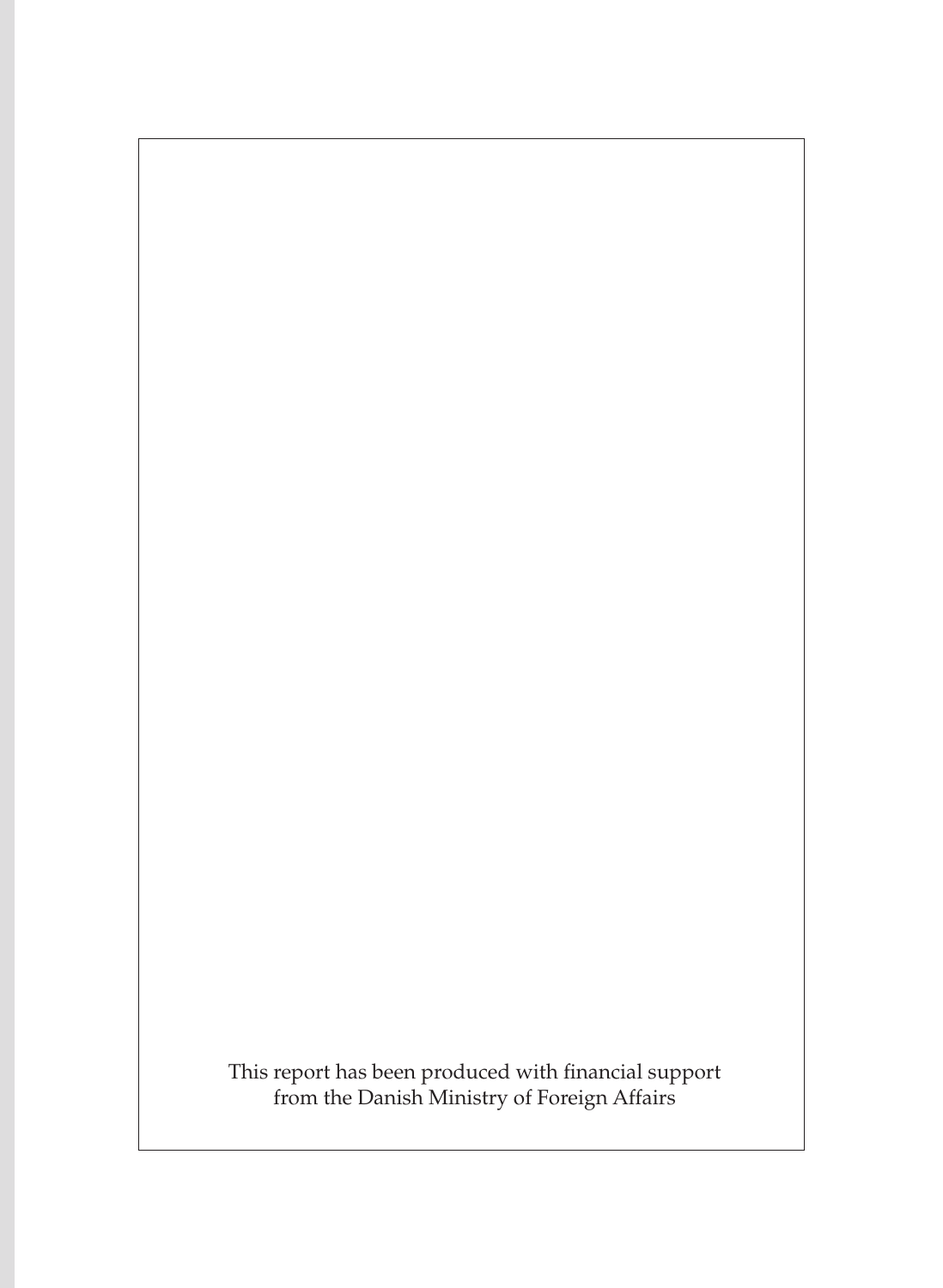## Table of contents

| II. EXISTING LEGAL FRAMEWORK AND INTERNATIONAL                                               |  |
|----------------------------------------------------------------------------------------------|--|
| <b>III. DIFFERENT MEETINGS HELD</b>                                                          |  |
| 1. MEETING WITH THE DEPUTY PRIME MINISTER FOR                                                |  |
| 2. VISIT TO TWO INDIGENOUS PYGMY COMMUNITIES                                                 |  |
| 3. MEETING WITH THE WWF CENTRAL AFRICA                                                       |  |
| 4. MEETING WITH THE WILDLIFE CONSERVATION                                                    |  |
|                                                                                              |  |
| 5. MEETING WITH AN OFFICIAL FROM THE WORLD BANK 21                                           |  |
| 6. MEETING WITH THE UNITED NATIONS                                                           |  |
| 7. MEETING AT THE MINISTRY FOR THE FAMILY,                                                   |  |
|                                                                                              |  |
|                                                                                              |  |
| 9. MEETING WITH THE DIRECTOR OF THE ANTHROPOLOGY                                             |  |
| LABORATORY (LEBAN) OF THE OMAR BONGO UNIVERSITY                                              |  |
|                                                                                              |  |
| 10. MEETING WITH THE DEPUTY PRIME MINISTER TO                                                |  |
| THE PRESIDENCY OF THE REPUBLIC FOR REFORM,                                                   |  |
| HUMAN RIGHTS, COORDINATION OF LARGE WORKS                                                    |  |
|                                                                                              |  |
| 11. MEETING WITH THE MINISTER OF STATE, MINISTER<br>FOR SOCIAL AFFAIRS, NATIONAL SOLIDARITY, |  |
|                                                                                              |  |
|                                                                                              |  |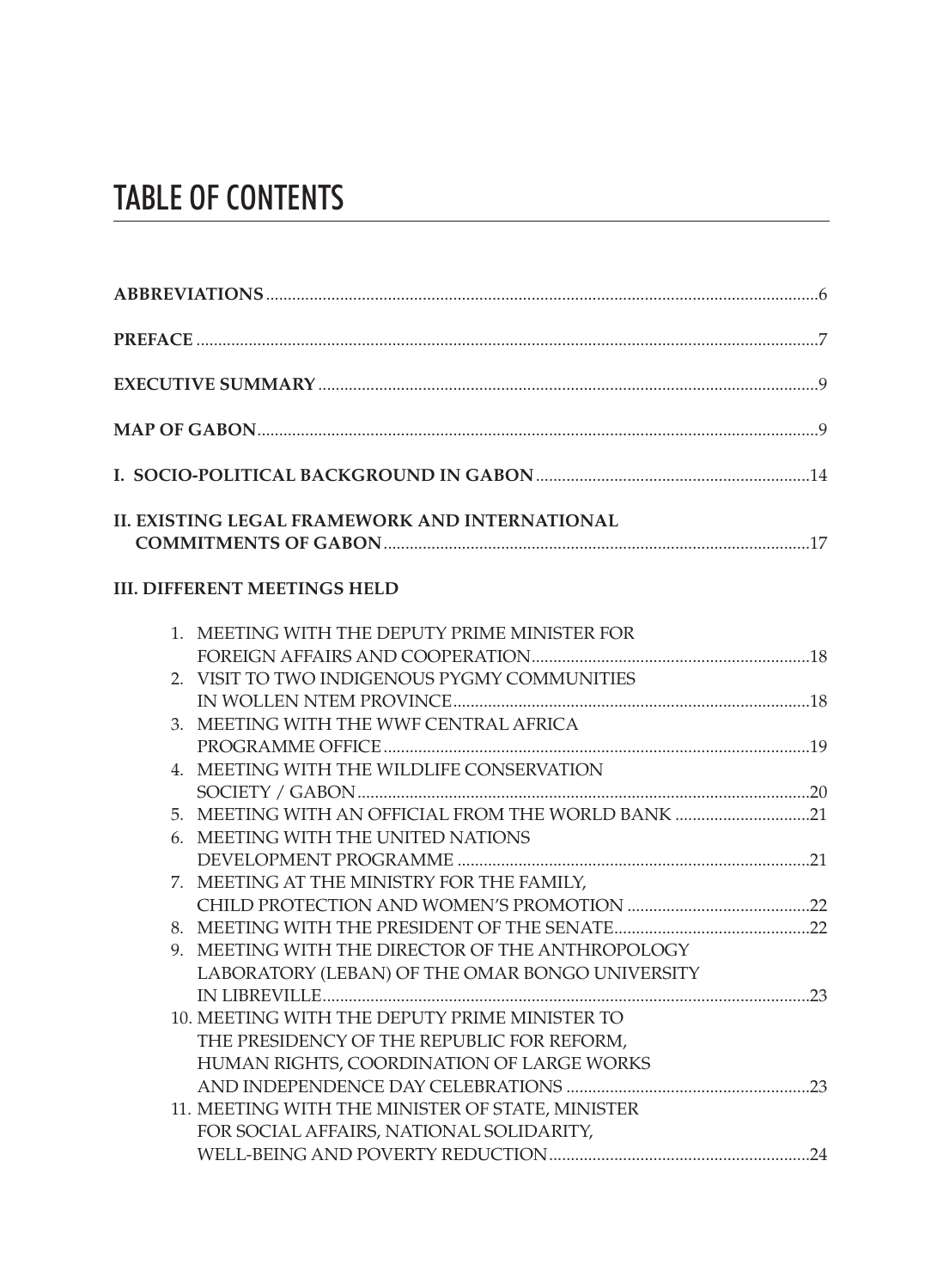| 12. MEETING WITH THE EUROPEAN UNION DELEGATION24          |  |
|-----------------------------------------------------------|--|
| 13. MEETING WITH THE MINISTER OF JUSTICE,                 |  |
|                                                           |  |
| 14. MEETING WITH THE PRESIDENT OF THE NATIONAL ASSEMBLY26 |  |
|                                                           |  |
| <b>16. MEETING WITH NATIONAL AND INTERNATIONAL</b>        |  |
|                                                           |  |

#### **IV. OVERVIEW OF THE SITUATION OF INDIGENOUS PYGMY RIGHTS IN GABON**

|    | 1. THE PRACTICE OF "PYGMIES' MASTERS" OR PRACTICES |     |
|----|----------------------------------------------------|-----|
|    |                                                    |     |
|    |                                                    |     |
| 3. |                                                    |     |
|    | 4. ABANDONMENT OF CHILDREN AND SEXUAL VIOLENCE     |     |
|    |                                                    |     |
|    | 5. RIGHT TO CITIZENSHIP, TO EQUAL ENJOYMENT OF     |     |
|    | RIGHTS AND TO PARTICIPATE IN THE RUNNING           |     |
|    |                                                    | -30 |
|    |                                                    |     |
|    |                                                    |     |
|    |                                                    |     |
|    |                                                    |     |
|    |                                                    |     |

| <b>ANNEX 1: GEOGRAPHIC LOCATION OF INDIGENOUS PYGMY</b> |  |
|---------------------------------------------------------|--|
|                                                         |  |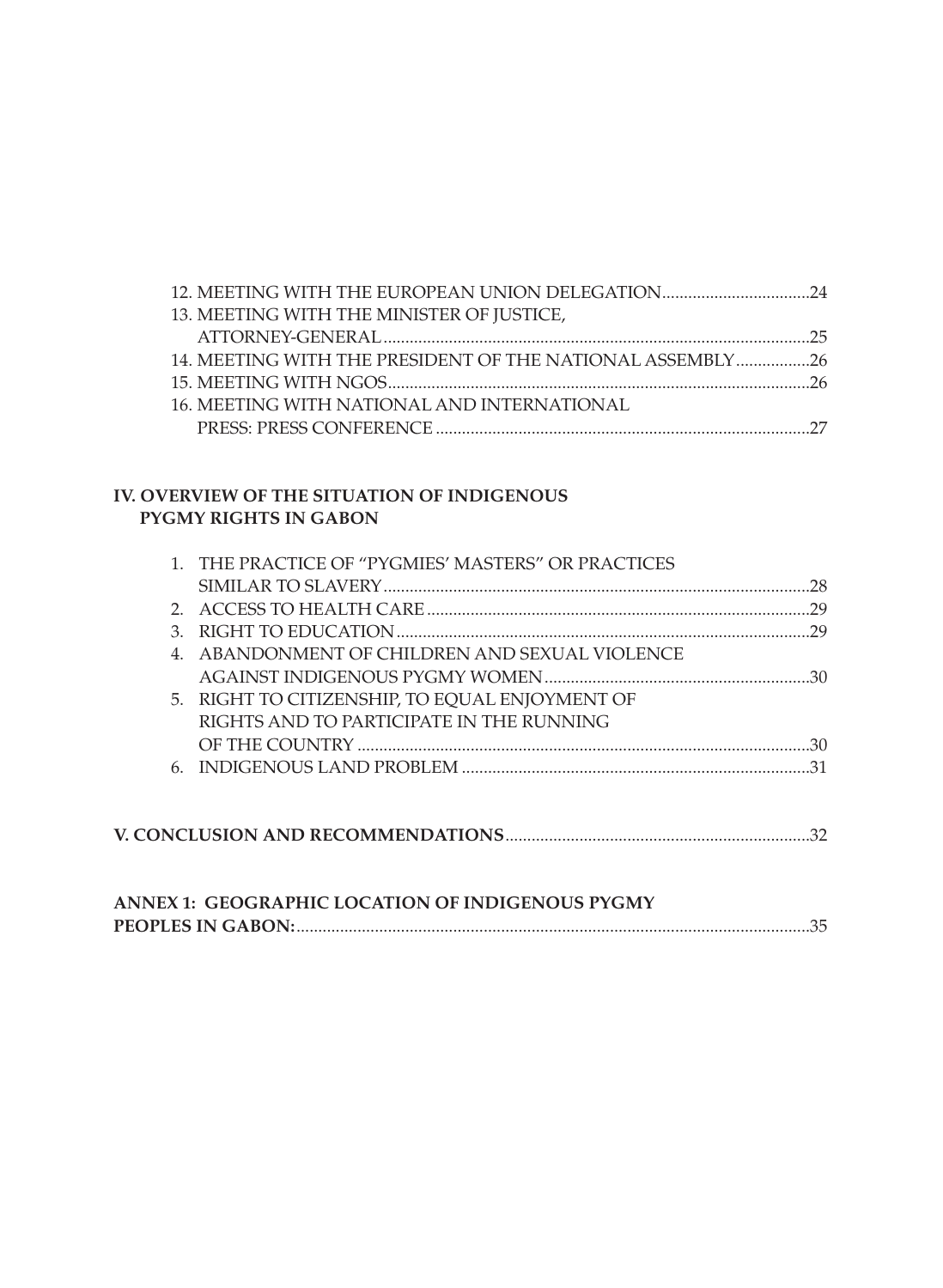# ABBREVIATIONS

| <b>ADCPPG</b>   | Association pour le Développement de la Culture des Peuples Pygmées du Gabon<br>(Association for Development of the Culture of Pygmy Peoples of Gabon) |
|-----------------|--------------------------------------------------------------------------------------------------------------------------------------------------------|
| <b>COMIFAC</b>  | <b>Central Africa Forests Commission</b>                                                                                                               |
| EU              | European Union                                                                                                                                         |
| IP              | Indigenous Peoples                                                                                                                                     |
| <b>MINAPYGA</b> | Mouvement des minorités indigènes, autochtones et pygmées du Gabon (Movement<br>of indigenous and Pygmy minorities of Gabon)                           |
| <b>NGO</b>      | Non-governmental organisation                                                                                                                          |
| <b>UNDP</b>     | United Nations Development Programme                                                                                                                   |
| <b>WCS</b>      | <b>Wildlife Conservation Society</b>                                                                                                                   |
|                 | <b>WWF-CARPO</b> Worldwide Fund - Central Africa Programme Office                                                                                      |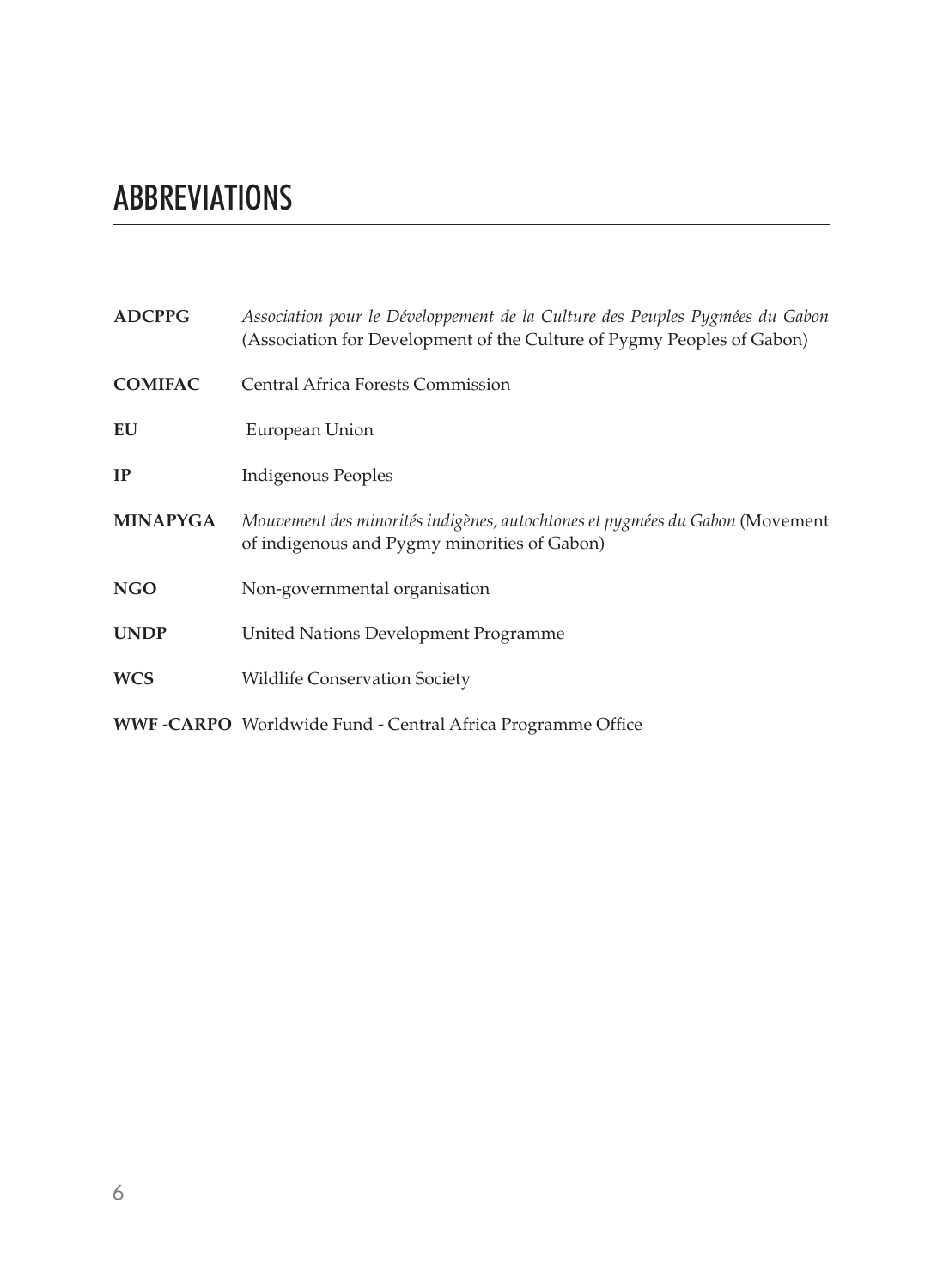### **PREFACE**

The African Commission on Human and Peoples' Rights (ACHPR or African Commission), which is the human rights body of the African Union, has been debating the human rights situation of indigenous peoples since 1999. Indigenous peoples are some of the most vulnerable and marginalized groups on the African continent, and their representatives have, since the 29<sup>th</sup> Ordinary Session of the African Commission in 2001, participated in the ACHPR's sessions. The indigenous representatives have given strong testimonies to their situation and the human rights violations they suffer from. Their message is a strong request for recognition and respect, as well as a call for improved protection of their civil, political, economic, social and cultural rights. It is also a request for the right to live as peoples and to have a say in their own future, based on their own culture, identity, hopes and visions. Indigenous peoples, moreover, wish to exercise these rights within the institutional framework of the nation state to which they belong. The African Commission has responded to this call. The African Commission recognizes that the protection and promotion of the human rights of the most disadvantaged, marginalized and excluded groups on the continent is a major concern, and that the African Charter on Human and Peoples' Rights must form the framework for this.

In order to achieve a better basis on which to advance discussions and formulate recommendations, the African Commission set up a Working Group on Indigenous Populations/ Communities (Working Group) in 2001. The Working Group implemented its initial mandate by producing the comprehensive document "Report of the African Commission's Working Group of Experts on Indigenous Populations/Communities" on the human rights situation of indigenous peoples and communities in Africa (the full report can be downloaded from http://www.achpr.org). The report was adopted by the African Commission in November 2003, and published in a book format in 2005. The report is the African Commission's official conceptualisation of indigenous peoples' human rights in Africa.

In 2003, the Working Group was given the mandate to:

- Raise funds for the Working Group's activities, with the support and cooperation of interested donors, institutions and NGOs;
- • Gather information from all relevant sources (including governments, civil society and indigenous communities) on violations of the human rights and fundamental freedoms of indigenous populations/communities;
- • Undertake country visits to study the human rights situation of indigenous populations/communities;
- • Formulate recommendations and proposals on appropriate measures and activities to prevent and remedy violations of the human rights and fundamental freedoms of indigenous populations/communities;
- Submit an activity report at every ordinary session of the African Commission;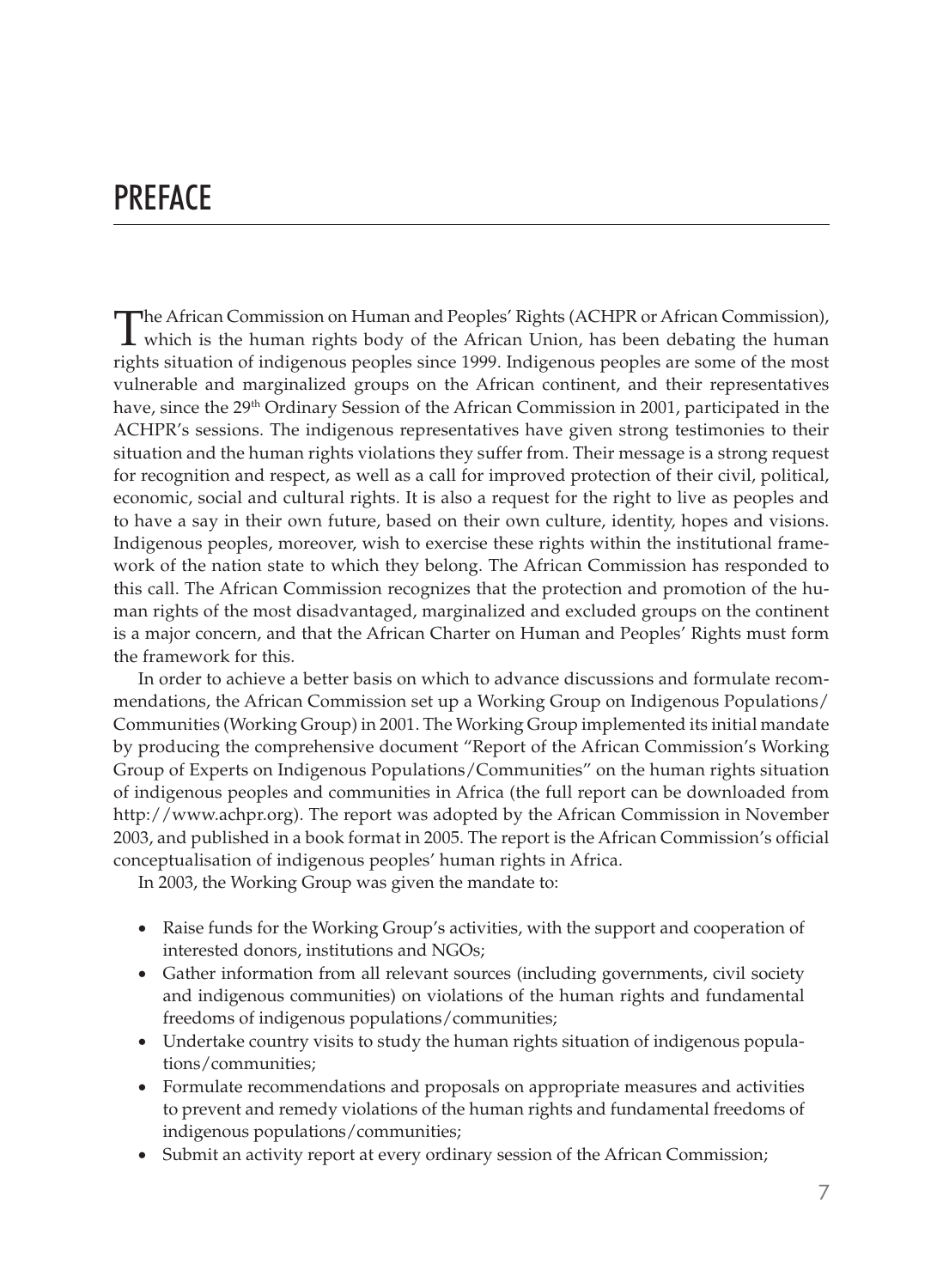• Co-operate when relevant and feasible with other international and regional human rights mechanisms, institutions and organisations.

On the basis of this mandate, the Working Group has developed a comprehensive activity programme. This programme includes undertaking country visits, organising sensitisation seminars, cooperating with relevant stakeholders and publishing reports, all with a view to protecting and promoting indigenous peoples' rights in Africa.

This report is part of a series of country-specific reports produced by the Working Group, and adopted by the African Commission on Human and Peoples' Rights. These country-specific reports emanate from the various country visits undertaken by the Working Group, all of which have sought to engage with important stakeholders such as governments, national human rights institutions, NGOs, intergovernmental agencies and representatives from indigenous communities. The visits have sought to involve all relevant actors in dialogue on indigenous peoples' human rights, and to inform them of the African Commission's position. The reports not only document the Working Group's visits but are also intended to facilitate constructive dialogue between the African Commission, the various African Union member states, and other interested parties.

To date, the Working Group has undertaken visits to Botswana, Burkina Faso, Burundi, Central African Republic, Democratic Republic of Congo, Gabon, Kenya, Namibia, Niger, Libya, Republic of Congo, Rwanda and Uganda. These country visits have been undertaken during the years 2005-2010, and the reports are published once adopted by the African Commission. Hopefully, the reports will contribute to raising awareness of indigenous peoples' situation in Africa, and prove useful for establishing dialogue and identifying appropriate ways forward for improving indigenous peoples' situation in Africa.

It is hoped that, via our common efforts, the critical human rights situation of indigenous peoples will become widely recognized, and that all stakeholders will work to promote and protect indigenous peoples' human rights in their respective areas.

> **Commissioner Musa Ngary Bitaye**  Chairperson of the African Commission's Working Group on Indigenous Populations/Communities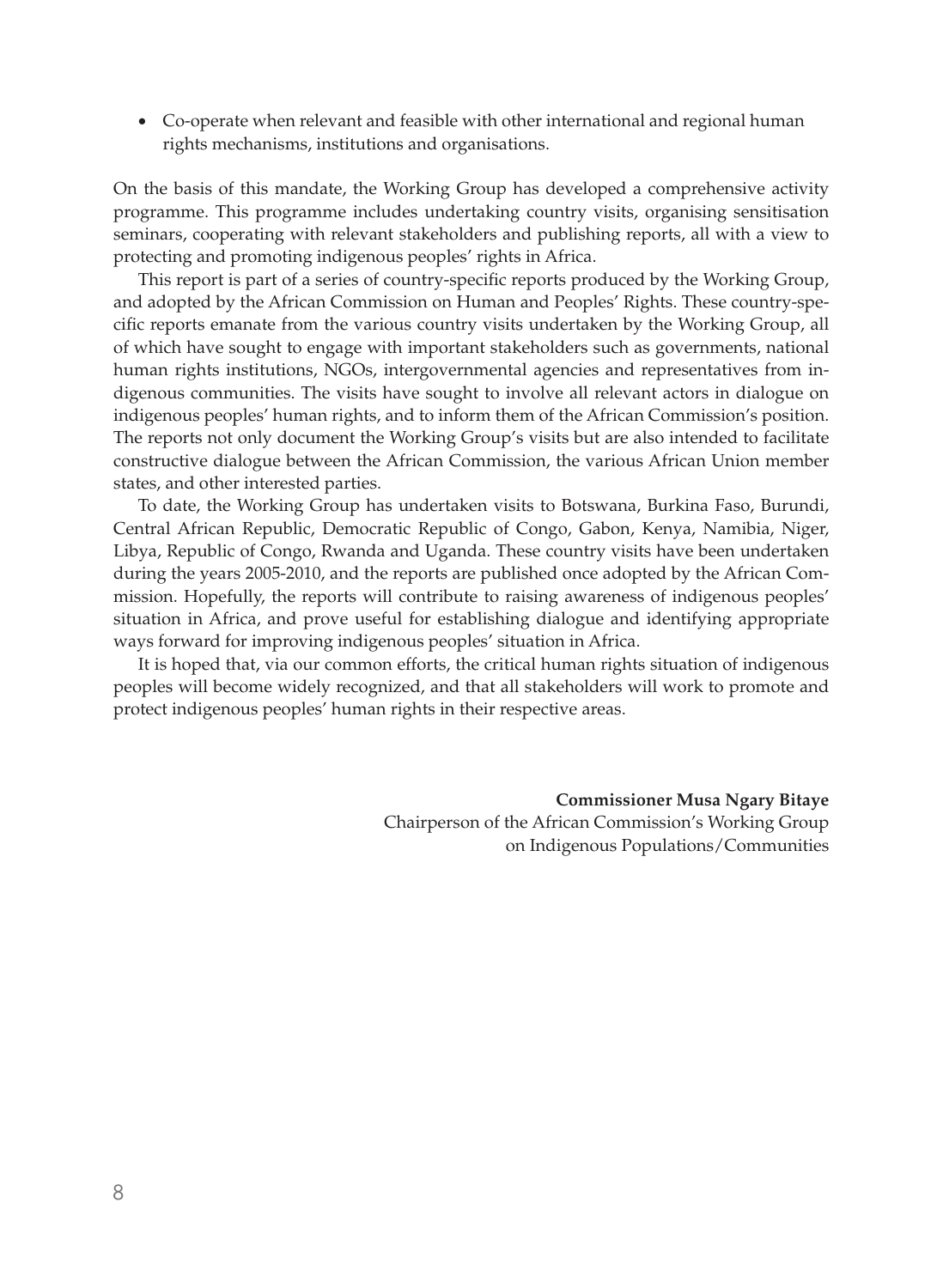### EXECUTIVE SUMMARY

The research and information visit to the Republic of Gabon was conducted from 15 to 30<br>September 2007. Mr Zéphyrin Kalimba, member of the Working Group on Indigenous Populations / Communities, was accompanied by the sociologist, Mr Loamba Moke, President of the *Association pour les Droits de l'Homme et l'Univers Carcéral* (ADHUC).



#### **MAP OF GABON**

#### **The mission's objectives were:**

• To inform the Gabonese government, the local and regional authorities, national human rights institutions, the media, civil society organisations, development agen-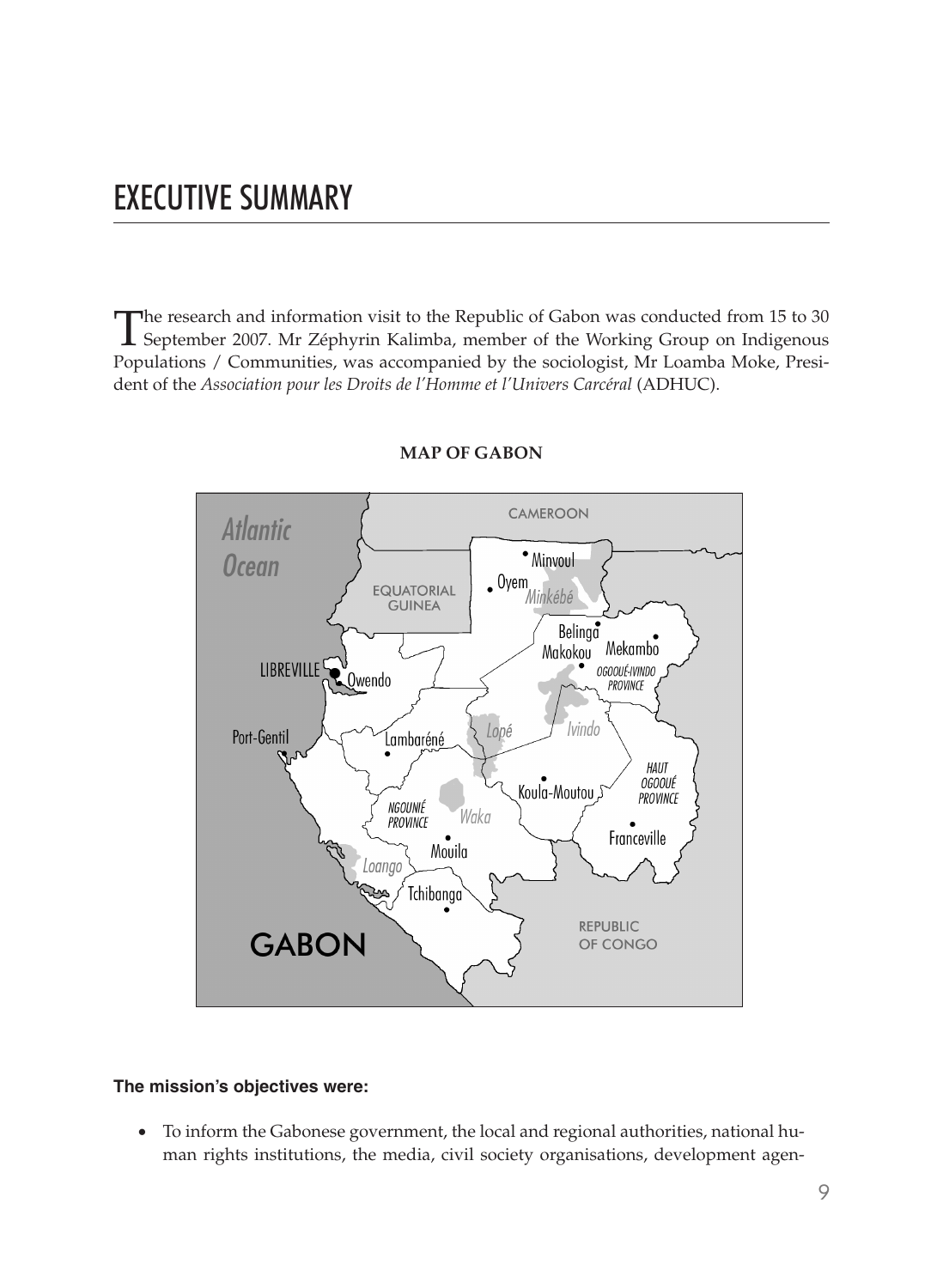cies and other stakeholders about the African Commission on Human and Peoples' Rights' report and efforts in relation to indigenous peoples;

- To gather information on the human rights situation of indigenous peoples in the Republic of Gabon with a view to providing a report to the African Commission on Human and Peoples' Rights via its Working Group on Indigenous Populations / Communities;
- • To discuss the implementation of the United Nations Declaration on the Rights of Indigenous Peoples adopted on 13 September 2007;
- To distribute the African Commission on Human and Peoples' Rights' report on indigenous peoples to targeted institutions and individuals.

In order to achieve these objectives, the mission met several of the country's political representatives, particularly the Office of the Senate, the National Assembly, along with a number of Ministers and other senior officials within the Gabonese state. The mission also met university researchers, various representatives from international, inter-governmental and nongovernmental organisations, including the European Union, the UNDP and local NGOs active in the areas of environment and indigenous peoples' rights, along with communities self-identifying as indigenous within Gabon, namely the Bakas, the Akowa (Bakowa), the Bekui, the Babinga, the Bambongo and the Barimba, these groups representing as a whole the Pygmies of Gabon.

In addition to a Constitution that prohibits all forms of discrimination and provides for equality between communities, Gabon has ratified the International Covenant on Civil and Political Rights, the International Covenant on Economic, Social and Cultural Rights, the International Convention on the Elimination of all forms of Racial Discrimination and the African Charter on Human and Peoples' Rights.

The Republic of Gabon has recently adopted a law on national parks and, with funding from UNICEF's sub-regional office, is implementing "The National plan for the integrated development of the Pygmy environment" involving all ministerial departments. The law aims to define the general principles that must underpin the national policy on the management of national parks and participation of local populations in this regard.

Although the mission was able to note the efforts that the government is making, the situation of indigenous peoples in Gabon remains worrying in some areas related to human rights. The indigenous Baka, Bakowa (Akowa), Bambongo, Barimba, Bekui, and Babinga are suffering from a lack of access to basic services (health, education, justice…), and high levels of illiteracy, despite the efforts of various stakeholders. In Gabon, indigenous peoples, often Pygmy women, are subjected to violence and sexual abuse, and HIV/AIDS has now penetrated their living environment. Moreover, they do not enjoy the same citizenship rights as the rest of the Gabonese population.

The mission furthermore noted that "Pygmies" are under the control of "Bantu masters" and do not possess land to settle on or cultivate. The land they occupy belongs to the Bantu and they can thus be expelled. The indigenous people from Minvoul are in this situation.

We met with some Ministers that defined themselves as Pygmies. However, since Pygmies are a marginalized minority in Gabon, they have in general fundamental difficulties in organizing in political parties or associations and consequently in being represented in the legislative, local and municipal elections.

The Gabonese public authorities promised the mission that they would implement the UN Declaration on the Rights of Indigenous Peoples, adopted on 13 September 2007. This would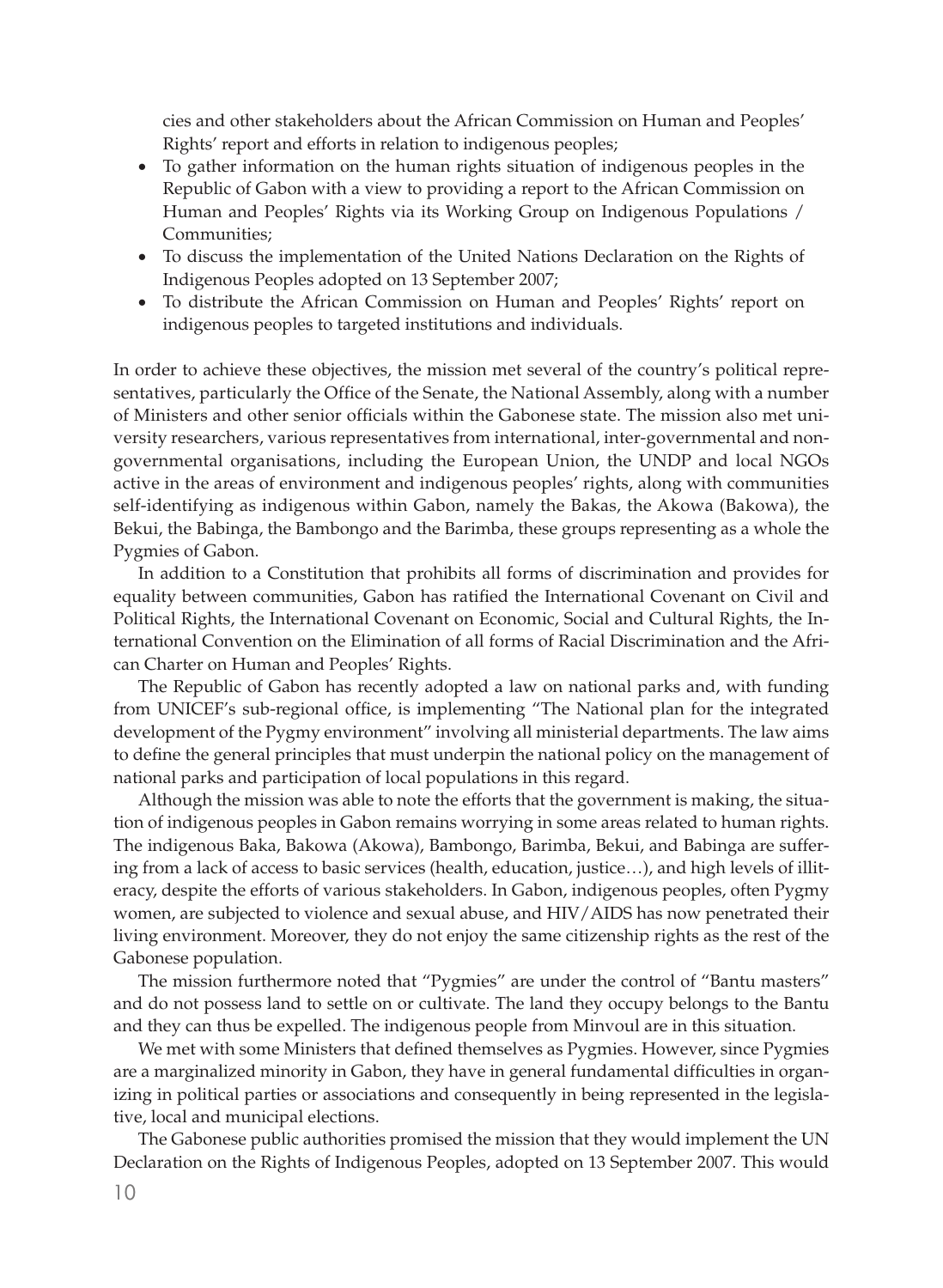be done through the integrated development project being implemented in the Pygmy environment, and the media should be instrumental in raising awareness within the population.

Whilst aware of its derogatory nature, this report uses the term "Pygmy" for lack of any suitable alternative.

The structure of this report is as follows:

- • **Executive summary**
- • **Socio-political background**
- • **Legal framework**
- • **Summary of the different meetings**
- • **Overview of indigenous people rights' situation**
- • **Conclusions and recommendations**

The African Commission's Working Group on Indigenous Populations / Communities makes the following recommendations:

#### **A. To the Government of the Republic of Gabon:**

- 1. To put national sectoral policies in place enabling the Pygmies to enjoy their rights and fundamental freedoms on a par with the rest of the Gabonese population;
- 2. To recognize the traditional lifestyle of the indigenous Pygmy population;
- 3. To take measures accordingly to legally protect the access and rights to land, forests and natural resources of Pygmies;
- 4. To involve indigenous peoples' organisations and communities in the design, implementation and monitoring of development projects in Pygmy areas of Gabon;
- 5. To involve indigenous peoples' organizations and communities in implementing the Pygmy integrated development project in Gabon;
- 6. To organise a census specifically for indigenous peoples;
- 7. To take measures guaranteeing the systematic registration of births, along with the issuing of birth certificates to indigenous Pygmy children and their parents;
- 8. To issue permanent permits of association for indigenous Pygmy organisations;
- 9. To undertake a study on the issue of practices similar to slavery among the Pygmy population and make concrete recommendations for actions to be taken;
- 10. To ensure that perpetrators of human rights violations towards the Pygmies including that of practices similar to slavery – are brought to justice;
- 11. To take measures to protect the rights of Pygmy women who are doubly vulnerable, being both women and Pygmies;
- 12. To take measures to ensure that the Pygmy population has, in practice, access to education and health services on a par with the rest of the Gabonese population.
- 13. To take measures with a view to implementing the UN Declaration on the Rights of Indigenous Peoples;
- 14. To take measure to ensure participation and representation of the Pygmies at the local level and national decision making structures;
- 15. To take measures to ratify ILO Convention 169.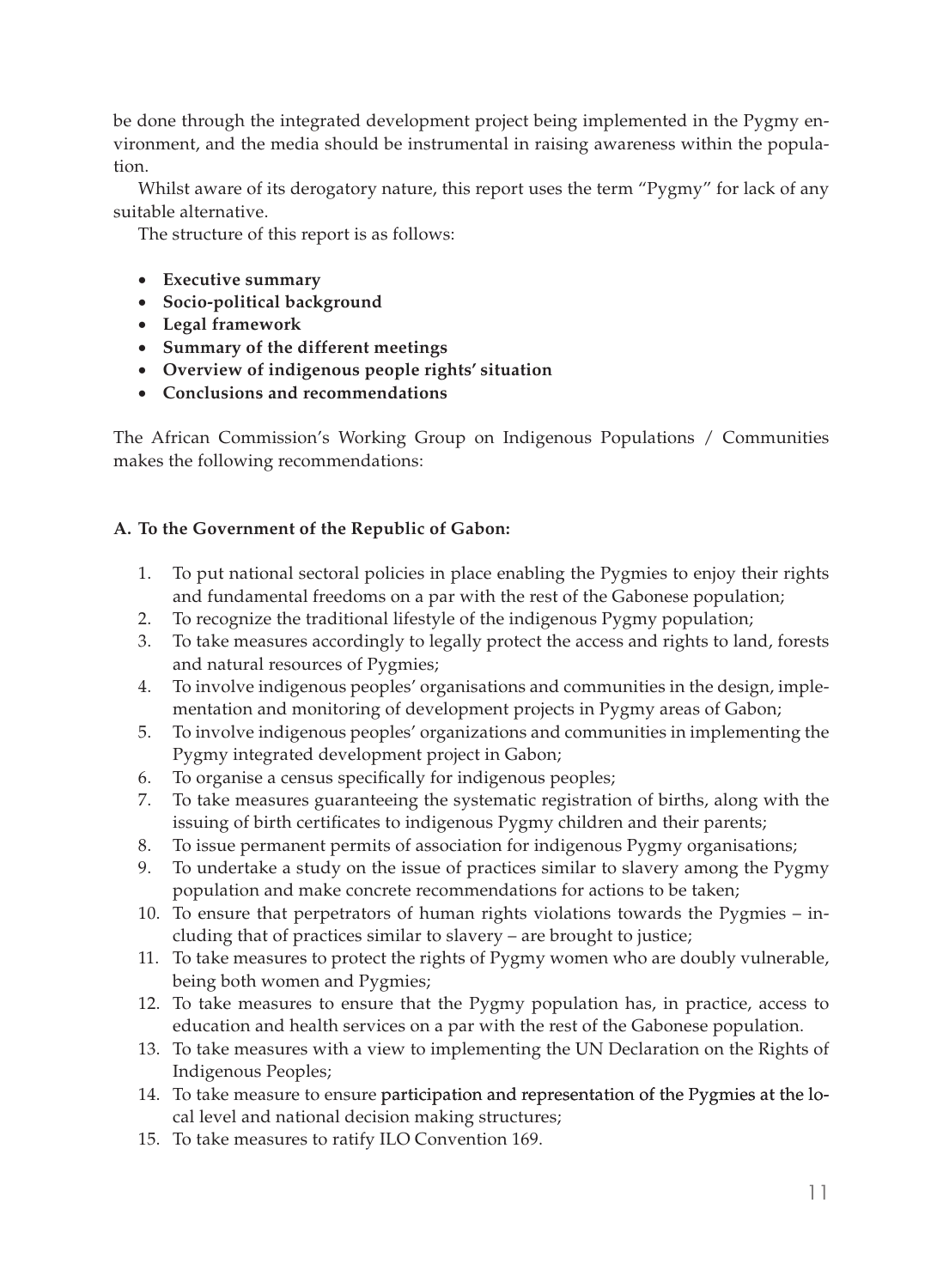#### **B. To the African Commission on Human and Peoples' Rights:**

- 1. To undertake country-by-country monitoring of the commitments and/or indigenous policies adopted by the development agencies, bilateral and multilateral partners;
- 2. To organise a regional conference on experiences of educating Pygmy children in Central Africa with a view to exchanging experiences, inspiration and, for some, making readjustments;
- 3. To support the creation of an indigenous civil society in Gabon with a view to establishing a capable and legitimate point of contact for the government;
- 4. To organise a national seminar in Gabon with a view to raising awareness among government, UN agencies, the World Bank, European Union, environmental organisations, indigenous Pygmy peoples and other players with regard to different aspects of indigenous rights;
- 5. To encourage the Gabonese government, UN agencies and other development agencies to pay particular attention to the education of Pygmy children;
- 6. To convince Gabon to ratify the Additional Protocol to the African Charter on Women's Rights;
- 7. To send a letter to the European Union, World Bank, different bilateral partners and the Central Africa Forests Commission (COMIFAC) with a view to including the issue of indigenous peoples in the different forestry management processes in the Congo Basin, such as AFLEG (Africa Forest Law Enforcement and Government), the convergence plan, etc.;
- 8. To instigate inter-sessional meetings involving development agencies and players working for indigenous peoples in Africa;
- 9. To put in place a mechanism to monitor the recommendations made to different government and non-government players in Working Group reports.

#### **C. To Gabonese civil society:**

- 1. To strengthen the existing indigenous associations.
- 2. To include indigenous peoples' issues in the development and human rights work of existing civil society organizations.

#### **D. To the international community:**

- 1. To put in place and implement projects focusing particularly on the needs of Pygmy populations, including issues such as forest access rights, land, education, health, forced labour and sexual violence;
- 2. To support an in-depth study into the situation of the indigenous Pygmy peoples of Gabon, including a census;
- 3. To support the popularisation of the African Commission's report on the rights of indigenous communities;
- 4. To support projects related to indigenous peoples' rights.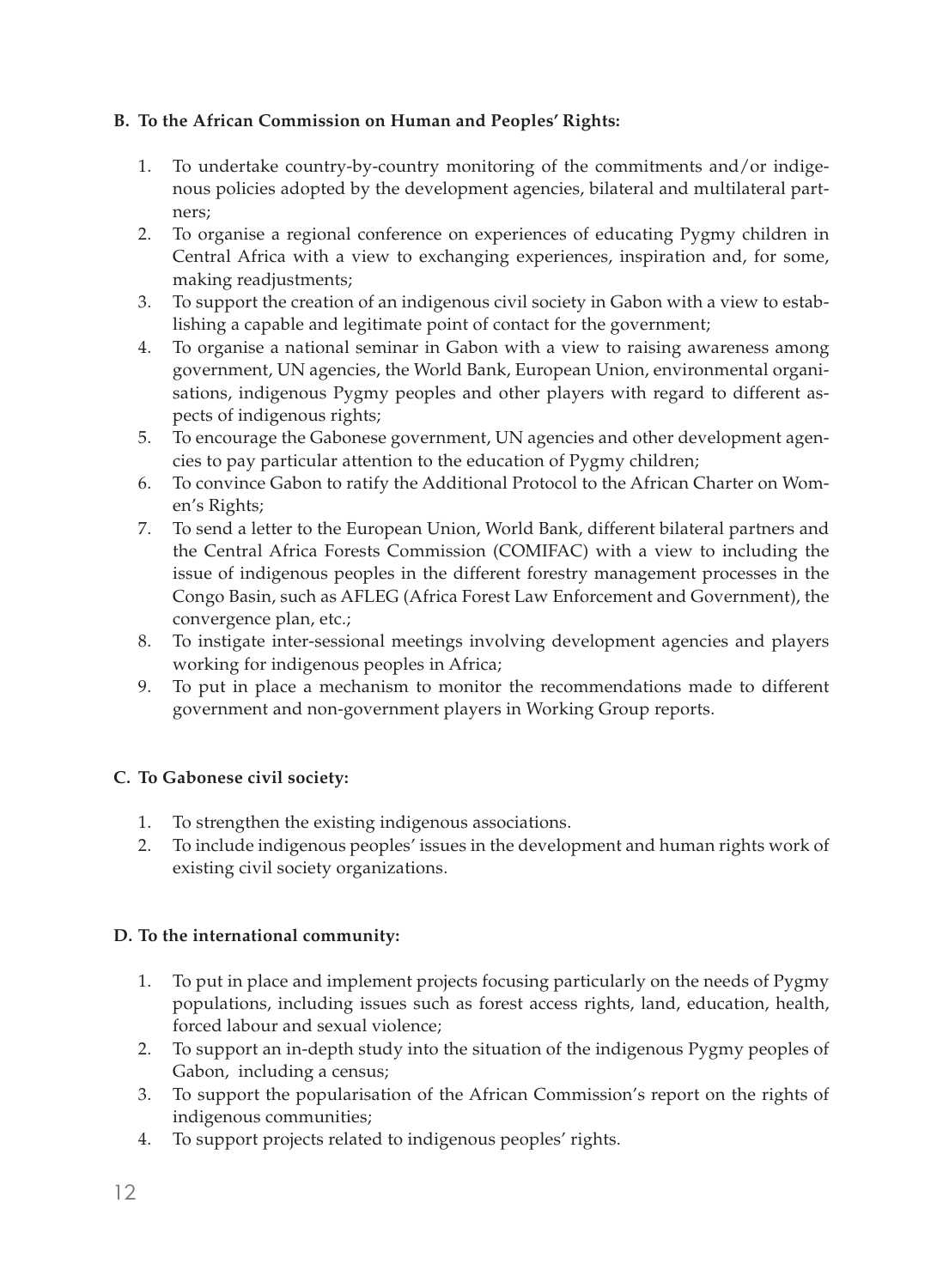#### **E. To the African Union**

1. To consider granting special representation to indigenous peoples' organizations within the ECOSOC at the African Union.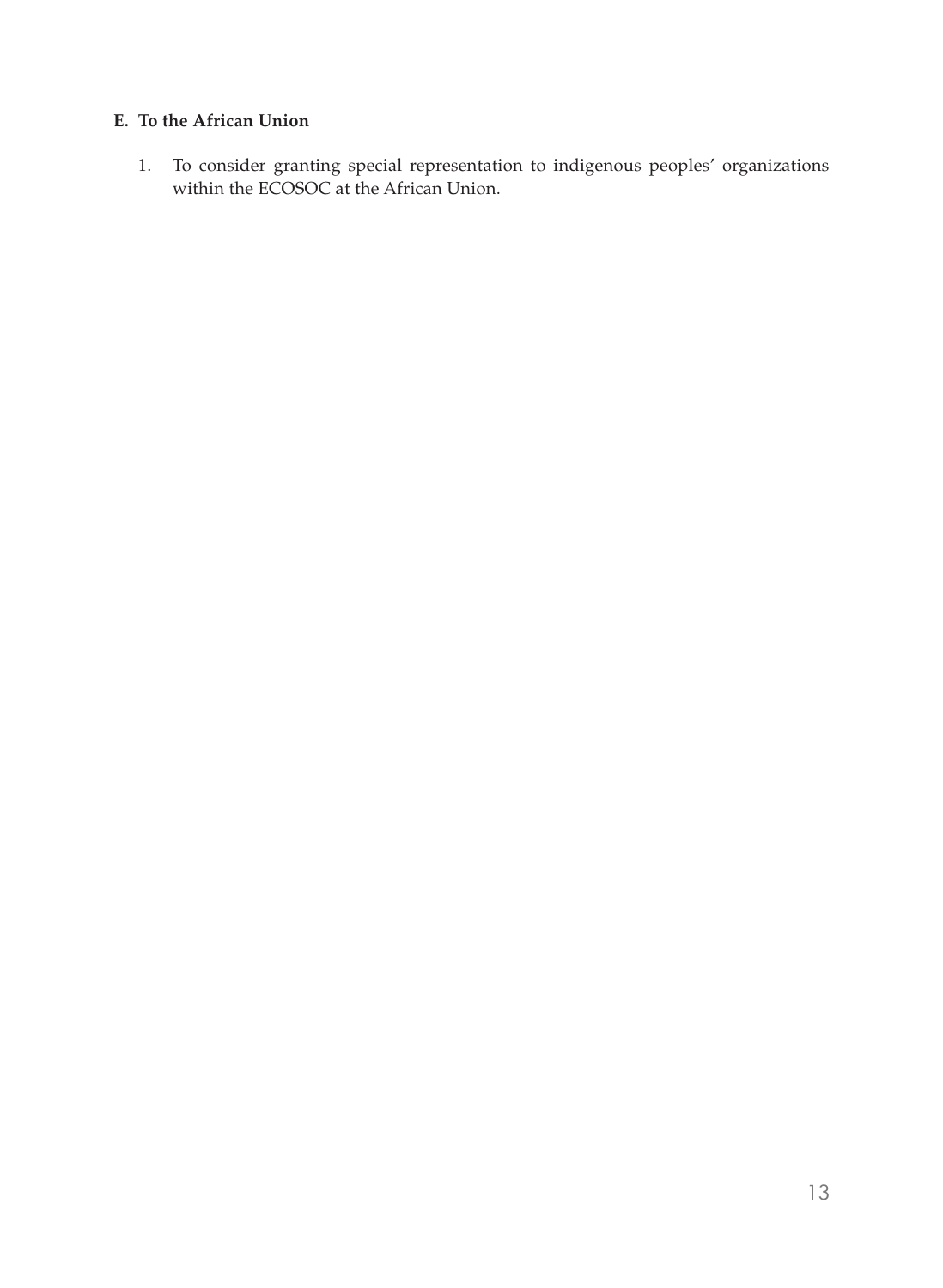### I. SOCIO-POLITICAL BACKGROUND IN GABON

The Republic of Gabon is situated in the west of Central Africa, and lies on the equator. It has a low population density (4.6 inhabitants/square km)<sup>1</sup> and has borders with the Republic of Congo, Equatorial Guinea and Cameroon.

Gabon was populated by successive waves of immigrants up until the 19th century, first the indigenous Pygmy peoples and then, on a larger scale, the Bantu. It was during this process that the first Europeans, the Portuguese, also arrived in the 15th century.

Indeed, the name Gabon comes from these first settlers: *gabâo* in Portuguese means "cape", in line with the shape of the estuary at Libreville. France began to occupy Gabon from the middle of the 19th century onwards. The country gained its independence on 17 April 1960.

Gabon covers 267,667 km² and is divided administratively into nine provinces, namely:

- Estuaire;
- Haut-Ogooué;
- Moyen-Ogooué;
- • Ngounié
- Nyanga;
- • Ogooué-Ivindo;
- Ogooué-Lolo;
- • Ogooué-Maritime;
- Woleu-Ntem.

Run by a Governor, these provinces are sub-divided into departments under a Prefect and, sometimes, districts under a Sub-Prefect.

Gabon has a population of more than 1,500,000 inhabitants, over half of whom live in the political capital, Libreville, or the economic capital, Port-Gentil. More than 85% of the country is covered by forest and the longest river, the Ogooué, is 1,200 km.

The Republic of Gabon has a presidential political system. The first President of the Gabonese Republic was Léon Mba. The second president was Omar Bongo Ondimba. In power since 1967, the regime was originally a dictatorship under a single-party system, the Gabonese Democratic Party (PDG). Following the political unrest that hit a large part of the African continent after the fall of the Berlin Wall, President Omar Bongo Ondimba authorised multipartyism in Gabon. In 2005, presidential elections were held and the President was re-elected. This was followed by legislative elections in which the PDG gained a majority of deputies in the National Assembly, including the Senate. The opponents of the president regularly question the organisation of the elections and accuse the government of corruption and nepotism.

The Gabonese Republic is a multi-ethnic country, comprising approximately 43 ethnic groups, the Fangs representing a third of the Gabonese population. The Pygmies, who number

<sup>1</sup> Article from Wikipedia: The Free Encyclopedia, 2007: Gabon. http://fr.wikipedia.org/wiki/Gabon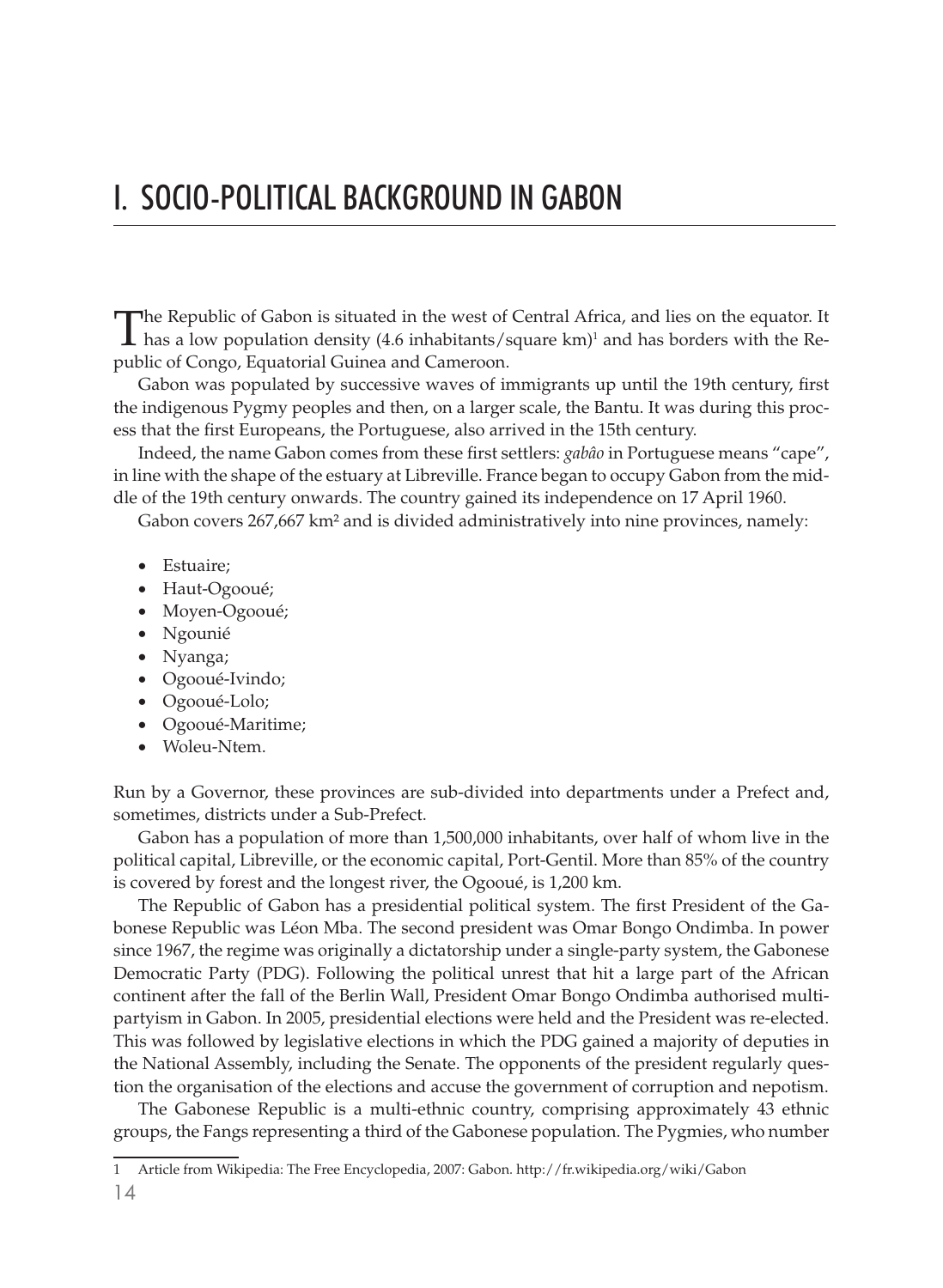around 20,000 people, are considered to be the indigenous peoples in Gabon. Please see Annex 1 for detailed information on the Pygmy population in Gabon.

Some ethnic groups, including the indigenous peoples and the Varama, have gradually begun to assimilate into the mainstream society, losing their language and specific cultural features.

The creation of national parks is an issue affecting the livelihoods of the indigenous Pygmies in Gabon. The WCS (Wildlife Conservation Society) Chairperson said, "National parks will create jobs for Bantus and indigenous people. Indigenous people will be recruited as guides because of their knowledge of the surrounding environment. For example: tourism will create direct and indirect jobs". During the Earth Summit in Johannesburg in 2002, Gabon created a network of 13 national parks, implemented by means of Law No. 003/2007 dated 11 September 2007:

| National park      | Province               | Area                   | Type of environment   |
|--------------------|------------------------|------------------------|-----------------------|
| Akanda             | Estuaire               | $540$ Km <sup>2</sup>  | Mangrove              |
| Monts Birougou     | Ngounie, Ogooué - Loho | 690 Km <sup>2</sup>    | Mountain              |
| <b>Ivindo</b>      | Ogooué - Ivindo        | 3000 Km <sup>2</sup>   | Equatorial forest     |
| Loango             | Ogooué - Maritime      | $1550$ Km <sup>2</sup> | Sandy coast           |
| Lope               | Ogooué - Ivindo        | 4970 Km <sup>2</sup>   | Forest and savannah   |
| Mayumba            | Nyanga                 | $80$ Km <sup>2</sup>   | Sandy coast           |
| Minkébé            | Wolen - Ntem           | 7560 Km <sup>2</sup>   | Equatorial forest     |
| Monts de cristel   | Estuaire               | $1200$ Km <sup>2</sup> | Mountain              |
| Moukalaba - Doudou | Nyanga                 | $4500$ Km <sup>2</sup> | Equatorial forest     |
| Mwagne             | Ogooué - Ivindo        | $1160$ Km <sup>2</sup> | Equatorial forest     |
| Plateaux batékés   | Haut - Ogooué          | $2050$ Km <sup>2</sup> | Equatorial forest     |
| Pongara            | Estuaire               | 870 Km <sup>2</sup>    | Mangrove, sandy coast |
| Waka               | Ngounié                | $1070$ Km <sup>2</sup> | Mountain              |

Gabon's forest covers 230,000 km², or 85% of the country's surface. Logging operations are now of increasing concern, especially with the presence of Malaysian operators who do not observe international standards. Deforestation is estimated to be taking place at a rate of 0.1% per year.

In economic terms, the Gabonese Republic has long exported manganese, oil, iron, wood and many other products drawn from its soil and sub-soil. The exploitation of uranium mines in Franceville came to an end in 1985.

Oil income, increasingly important from the 1970s onwards, has only been partly used to modernise the country and diversify the Gabonese economy. In fact, the people benefit little from Gabon's wealth; the standard of living of many Gabonese is no more than 1 dollar per capita per day despite a relatively high per capita GNP. Oil production for 2006/2007 was 234,000 barrels/day, making Gabon the 37th largest oil producer in the world and the 3rd largest in the Francophone area, with 11.9 million tonnes in 2006. In 2004, Gabon's Gross National Product was US\$ 5.1 billion, equating to a per capita GNP of US\$3,417.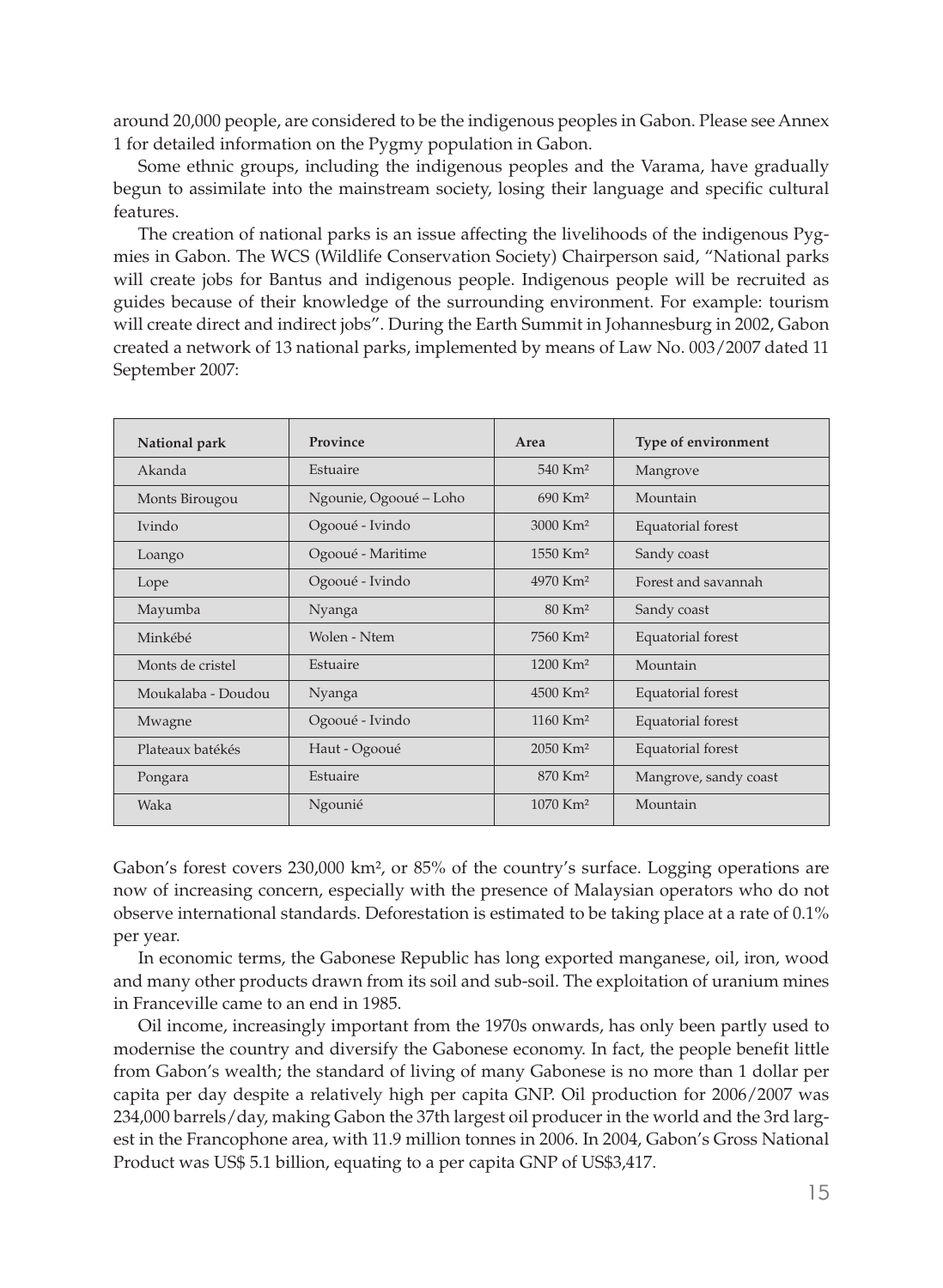With regard to religion, prior to colonisation Gabon's inhabitants had animist beliefs, characterised by various myths and rites but similar in relation to ancestor worship and the use of fetishes. To this day one can still find the mutilated bodies of children, victims of ritual crimes aimed at ensuring their perpetrators' power and wealth. In practice, many people now combine the Christian faith with indigenous and animist beliefs. A variety of sects have also enjoyed great success in Gabon, particularly evangelical faiths based on American or even African models.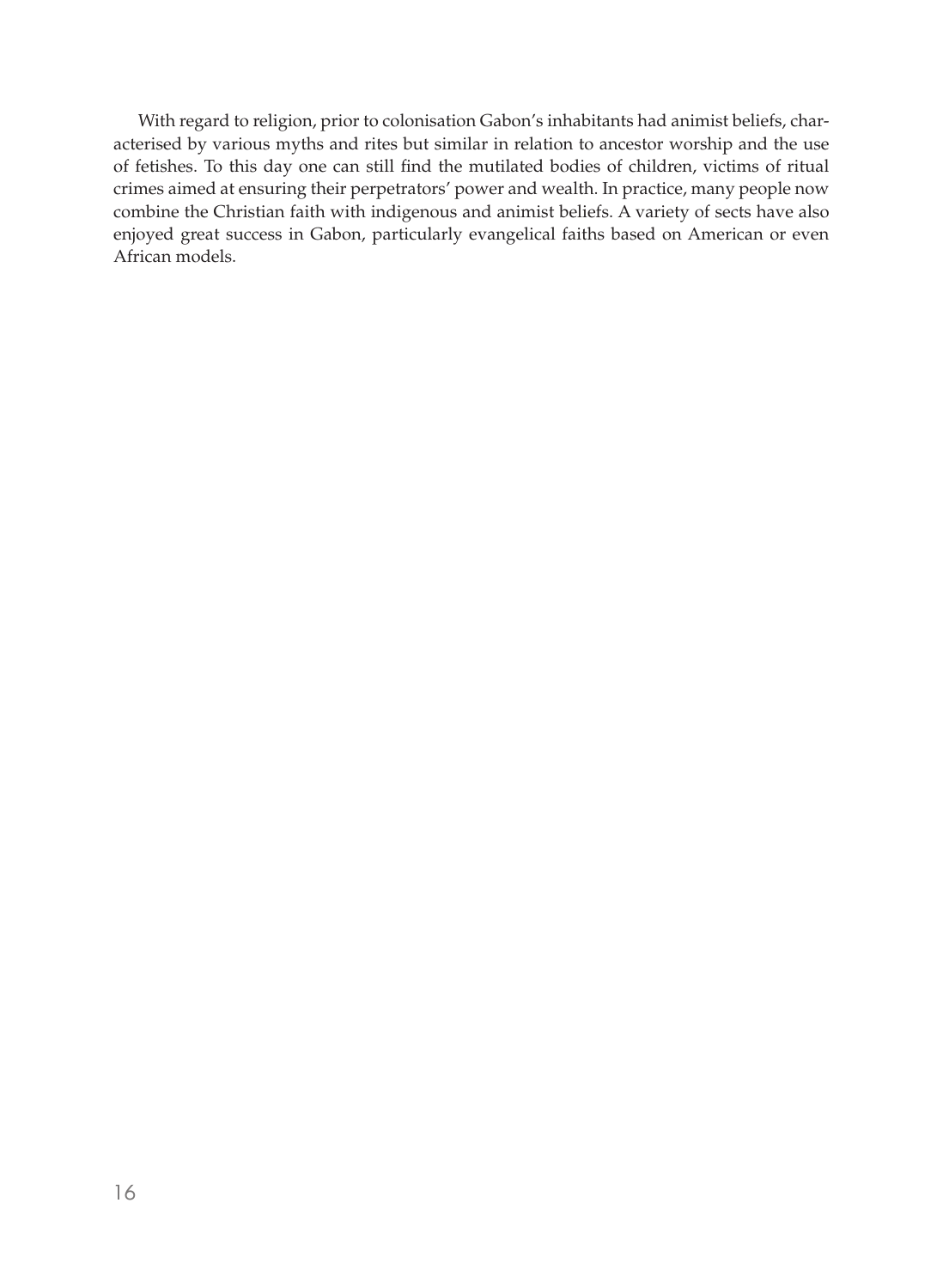### II. EXISTING LEGAL FRAMEWORK AND INTERNATIONAL COMMITMENTS OF GABON

The Republic of Gabon's Constitution contains no provisions for the protection of indig- $\perp$  enous Pygmy peoples. Gabon's supreme law does, however, prohibit all forms of discrimination, including on the basis of race or ethnic background.

Gabon has ratified a number of international agreements and treaties protecting different aspects of indigenous rights, in particular, the International Covenant on Civil and Political Rights (acceded 21 January 1983), the International Covenant on Economic, Social and Cultural Rights (acceded 21 January 1983), the Convention on the Elimination of all forms of Racial Discrimination (ratified on 29 February 1980), the International Convention on the Elimination of all Forms of Discrimination against Women (ratified on 21 January 1983), the Optional Protocol to the Convention on the Elimination of all Forms of Discrimination against Women (acceded 5 February 2005), the Convention against Torture and other forms of Cruel, Inhuman or Degrading Treatment (ratified on 8 September 2000), the Convention on the Rights of the Child (ratified on 9 February 1994), the Convention on the Prevention and Punishment of the Crime of Genocide (acceded 21 January 1983), the Convention on Refugee Status (acceded 27 April 1964), the Rome Statute (ratified on 21 September 2000), the Convention on Biological Diversity (ratified on 14 March 1997), the African Charter on Human and Peoples' Rights (ratified on 26 June 1986) and the Algiers Convention, recently replaced by that of the Maputo Convention on nature and natural resource conservation (ratified on 9 May 1988).

The importance of these international instruments in Gabon's domestic law, is that once they are ratified, they are recognised by the Constitution of 11 October 2000, the preamble to which states: "…solemnly affirms its attachment to human rights and fundamental freedoms as arising from the 1789 Declaration of the Rights of Man and of the Citizen and the 1948 Universal Declaration of Human Rights, enshrined in the 1981 African Charter on Human and Peoples' Rights" and Article 113 which stipulates that: "The President of the Republic shall negotiate international treaties and agreements and ratify them once a law has been passed by Parliament authorising them, and the Constitutional Court has verified their constitutionality. The President of the Republic and the presidents of the two chambers of Parliament shall be informed of all negotiations aimed at concluding an international agreement that is not subject to ratification."

It should, however, be noted that Gabon has not yet ratified the Protocol to the African Charter on Human and Peoples' Rights on the Rights of Women in Africa, nor the Supplementary Convention on the Abolition of Slavery, the Slave Trade and Institutions and Practices Similar to Slavery.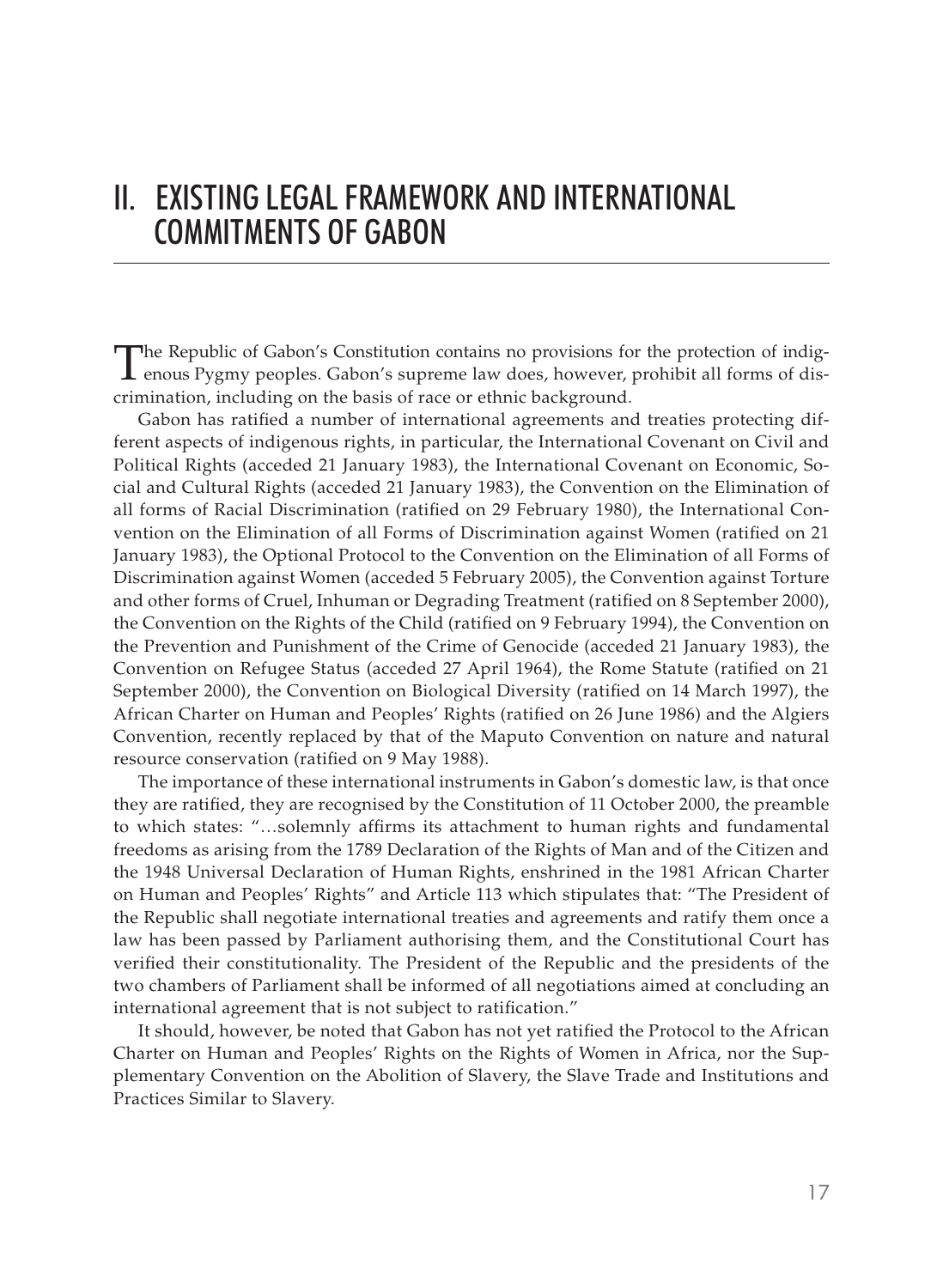#### **1. MEETING WITH THE DEPUTY PRIME MINISTER FOR FOREIGN AFFAIRS AND COOPERATION**

The mission was received at the Ministry for Foreign Affairs and Cooperation by the Dep-<br>uty Prime Minister for Foreign Affairs and Cooperation, assisted by his staff. The mission handed over a copy of the report of the African Commission's Working Group on Indigenous Populations/Communities and the UN Declaration on the Rights of Indigenous Peoples and explained the African Commission on Human and Peoples' Rights' efforts in this regard. It urged the use and dissemination of the report. During the meeting, the Deputy Minister informed the delegation that, following various explanations of the concept of "indigenous", which had enabled Gabon to adopt the UN Declaration on Indigenous Peoples, indigenous issues were now being taken into consideration in Gabon. He explained to the mission that there was no land problem in Gabon and that the sub-soil belongs to the state. In the context of logging, local populations have rights of use and there are areas reserved for local people's families. The Deputy Minister further informed the mission that Gabon had created 13 national parks and that indigenous peoples would need to be involved in the management of these parks as guides because of their knowledge of the forest.

The Deputy Minister informed the mission that indigenous peoples' representation in democratic institutions such as the National Assembly and the Senate is still problematic given that the electoral system is based on a classic form of democracy that demands a majority.

With regard to ILO Convention 169, the Deputy Minister was of the following opinion: this seems to give indigenous people a status different from other citizens. He suggested that Gabon should instead be considering a policy of positive discrimination that envisages allocating a given quota for these peoples in public office.

To preserve the rights of "minorities" or of Pygmies, the Deputy Minister believes that appropriate mechanisms need to be put in place that are different from those of classic democracy. Mechanisms existing elsewhere need to be copied, such as in Lebanon or Burundi, where the Constitution has been revised and adapted in order to reserve places for minorities or Pygmies in State institutions.

#### **2. VISITS TO TWO INDIGENOUS PYGMY COMMUNITIES IN WOLLEN NTEM PROVINCE**

The mission visited two indigenous Baka communities, with representatives from the Baka association EDZENGUI. These were the villages of Esseng and Mimbang located approximately 800 km from Libreville, in Woleu-Ntem province, Minvoul district. Entirely Baka villages, these communities illustrate the gulf that exists between the Pygmies and other communities.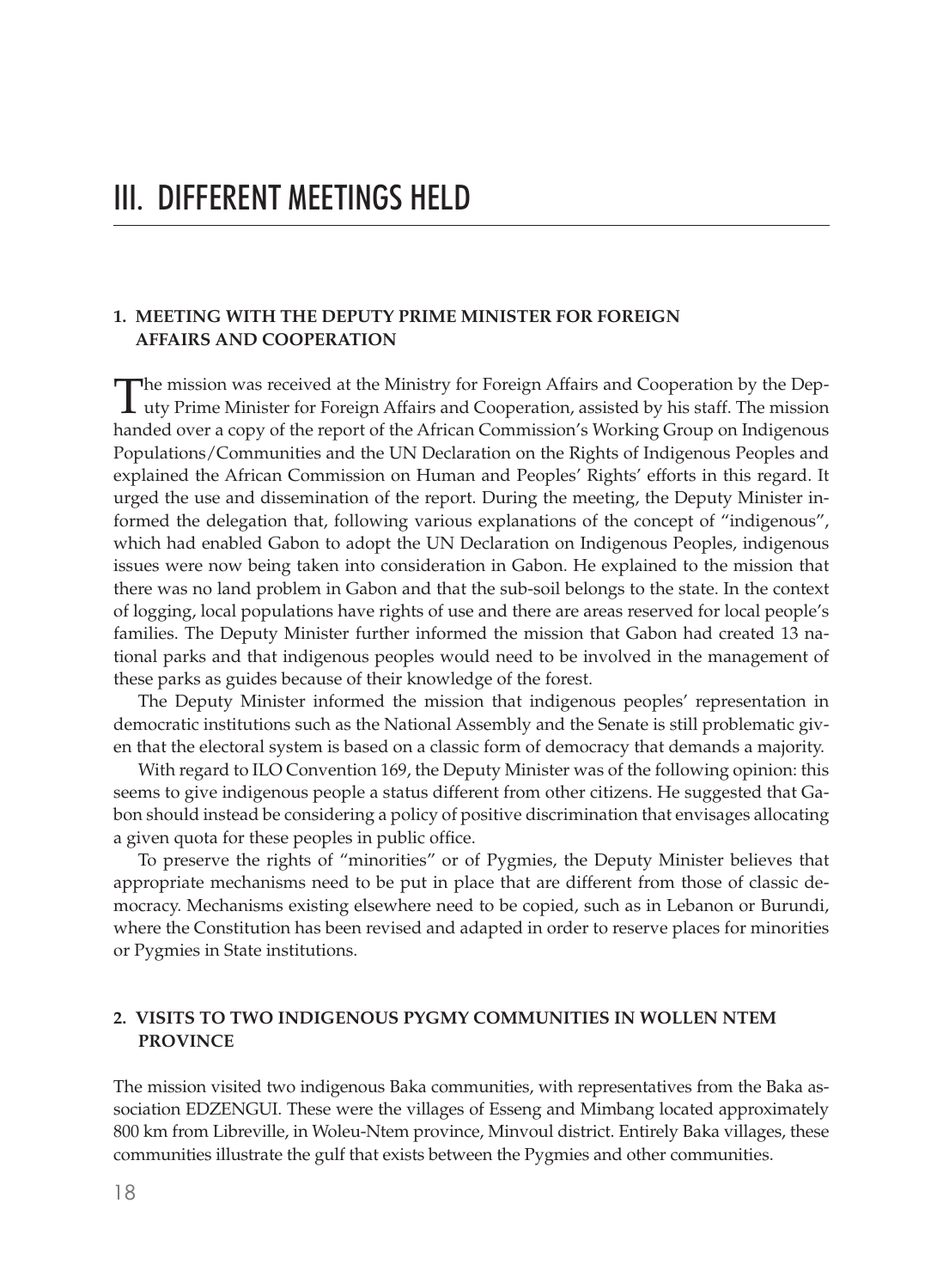The mission met with village members who bore witness to the separate lives they lead, the legal insecurity affecting their lands and the other different abuses to which they are subjected. Indigenous children have no access to school, and indigenous people have no access to basic services (health, justice, administration, land, forest...) and are used for small works remunerated according to non-indigenous people's standards. They rarely consult doctors for many reasons, such as discriminating medical staff.

In both visited communities, the Pygmies underlined some of the difficulties they are facing in their cohabitation with the Bantus. Bantus see Pygmies as sub-human and marriage between Bantus and Pygmies is highly disapproved of. Bantus often abuse Pygmy women. Pygmies live in villages near Bantus but they do not possess the land and can be displaced or expelled at any moment.

In addition, geographical isolation, administrative procedures, illiteracy and many other factors prevent indigenous children from getting birth certificates and, consequently, from having access to other legal documents. Even if every citizen must have an ID card, in reality few indigenous people in Gabon has one, preventing them from having the same level of access to public services as the other Gabonese<sup>2</sup>.

Moreover, the everyday life of the Pygmies in relation to work is highly characterized by discrimination. In certain parts of the country, the logging industry does not employ Pygmies living next to the site. A report produced through the Plan for the Development of Indigenous Peoples underlines the continuing inequalities or discrimination affecting the indigenous peoples in the field of employment:

*"Some Babongo, Bakoya, Baka, Barimba, Bagama, Bakouyi, and Akoa found work for the logging industry, but in general it is short-term contracts and very low paid jobs. In some regions, Babongo, Bakoya, Baka, Barimba, and Bagama represent almost 10% of the overall work force, but are still victims of discrimination compared with the other working groups on the site."*<sup>3</sup>

#### **3. MEETING WITH THE WWF CENTRAL AFRICA PROGRAMME OFFICE (CARPO)**

The Worldwide Fund for Nature (WWF) is a major environmental and conservation stakeholder in the region. The mission therefore met with the Programme Officer and her assistant in order to provide them with a copy of the African Commission's report on indigenous populations/communities.

The Programme Officer was appreciative of the African Commission's initiative, stating that, "God created all men equal, none are superior and they all have the same rights". She deplored the newspaper *L'Union du Gabon* (17 October 2007) using the term "slave peoples" in the title for its article on the "National seminar on the Pygmies integrated development project" in October 2007. According to the Programme Officer, to call these people "slave peoples" in the 21st century was an insult.

WWF is developing a participatory mapping programme to safeguard the indigenous peoples' living environment, involving them in producing management plans for protected areas,

<sup>2</sup> Knight, Judy."Relocated to the roadside: preliminary observations on the forest peoples of Gabon". *African Study Monographs*, Suppl.28, p. 90,116. November 2003

<sup>3</sup> Republic of Gabon. Ministère de l'Economie Forestière, des Eaux, de la Pêche, de l'Environnement chargé de la Protection de la Nature. *Plan de Développement de Peuple Autochtones du Programme Sectoriel Forêts Environnement, rapport fina*l. By Dr. Kai Schmidt-Soltau, July 2005, p.20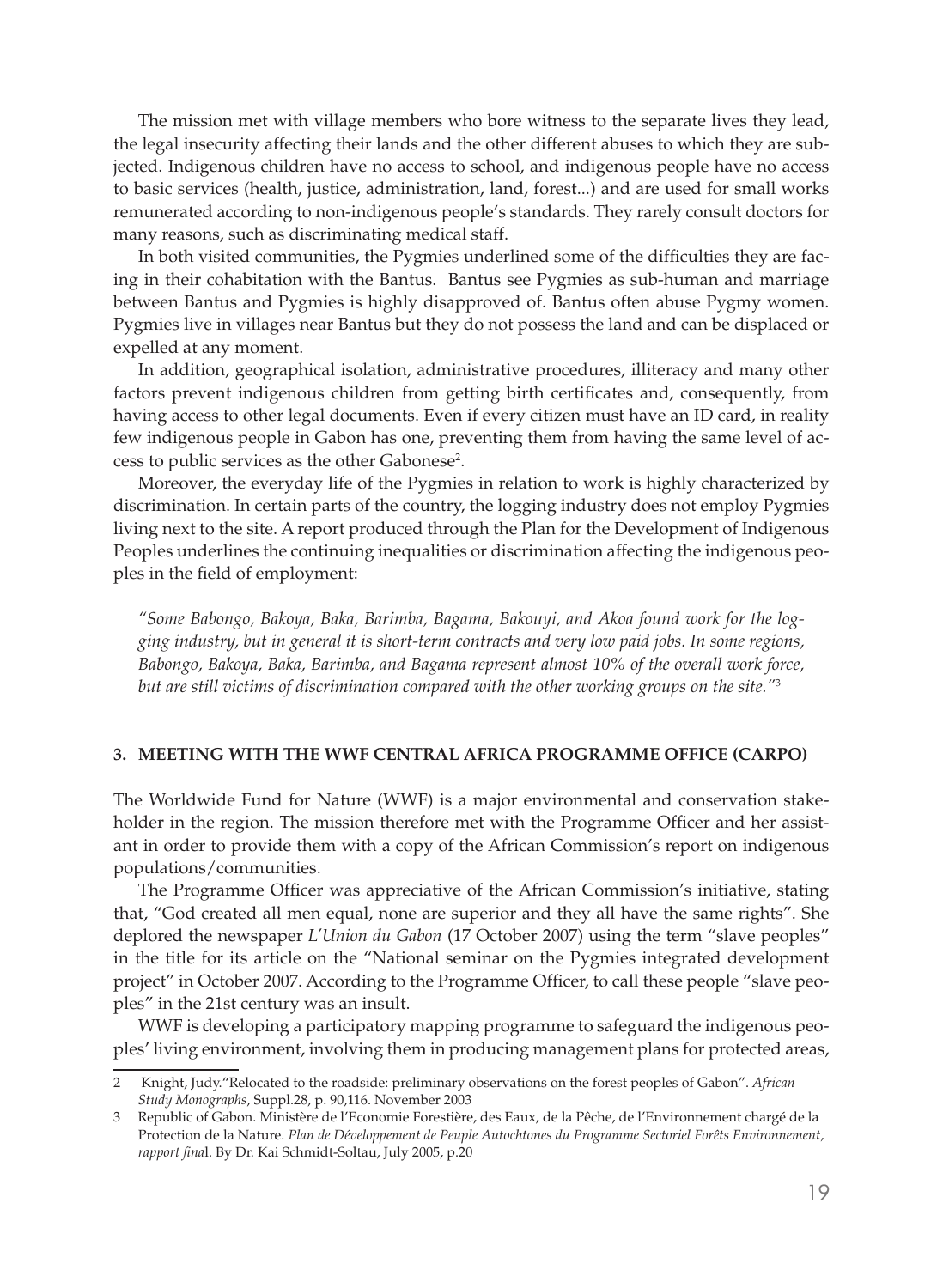forests and mines, in the construction of sacred sites, and also involving them in sub-regional institutions.

WWF works with EDZENGUI (named after the protective spirit of the forest) in the region where the indigenous Baka live. EDZENGUI has benefited from a grant of 19,000,000 FCFA or US\$38,000 (at a rate of 1\$ for 500 FCFA) for the following projects:

- The construction of a community house;
- The promotion of the Baka people's cultural knowledge in the Mikembe region.

Those projects have begun in the Mikembe areas with the participation of the indigenous people's communities.

#### **4. MEETING WITH THE WILDLIFE CONSERVATION SOCIETY (WCS)/ GABON**

The Wildlife Conservation Society (WCS) is an international organisation. After briefly presenting the aim of its visit, the mission handed over a copy of the summary version of the report of the African Commission's Working Group on Indigenous Populations/Communities and the UN Declaration on the Rights of Indigenous Peoples.

WCS is implementing projects in Gabon in the context of environmental conservation. A mapping project for the Congo Basin's forests is being undertaken in association with the Indigenous Peoples of Africa Coordinating Committee (IPACC). Gabon has initiated the establishment of 13 national parks, after evaluating and making a census of the botanical and animal species, as well as the socio-economical and cultural structures. Everyone has been taken into account, including the Babongo of the Chaillu massif.

The law on national parks (Article 10) stipulates that all the management organs of the park must, in all their activities, ensure respect for and protection of the "imperatives for the conservation of the natural and cultural heritage", which could mean that some indigenous peoples' cultural sites could be protected by this provision. In reality, this requirement does not enhance indigenous peoples' rights; on the contrary, it brings additional constraints to the traditional way of life of these communities. An assessment of the Development Plan for indigenous peoples adopted by the Government of Gabon through its Sectoral Plan for the Forest Environment indicates:

*"Neither the forest code nor the bill of law on national parks take into consideration the difference of belonging to Babongo, Bakoya, Baka, Barimba, Bagama, Bakouyi and Akoa... The possibility of giving permits to indigenous peoples for subsistence hunting inside the management plan for national parks has been discussed; but as mentioned in the document... they must not be allowed to earn money through commercial hunting of protected species, they will be confronted with the loss of resources from the collective estates that they have been using for many generations4 ."* 

As stated by the WCS representative: "*We make no distinction in our projects between Bantu or indigenous Pygmy. We work with the population that lives around our projects because Gabon has no development strategy for indigenous peoples*", indigenous people being seen as Gabonese citizens.

<sup>4</sup> Republic of Gabon. Ministère de l'Economie Forestière, des Eaux, de la Pêche, de l'Environnement chargé de la Protection de la Nature. *Plan de Développement de Peuple Autochtones du Programme Sectoriel Forêts Environnement, rapport final*. By Dr. Kai Schmidt-Soltau, July 2005, p.21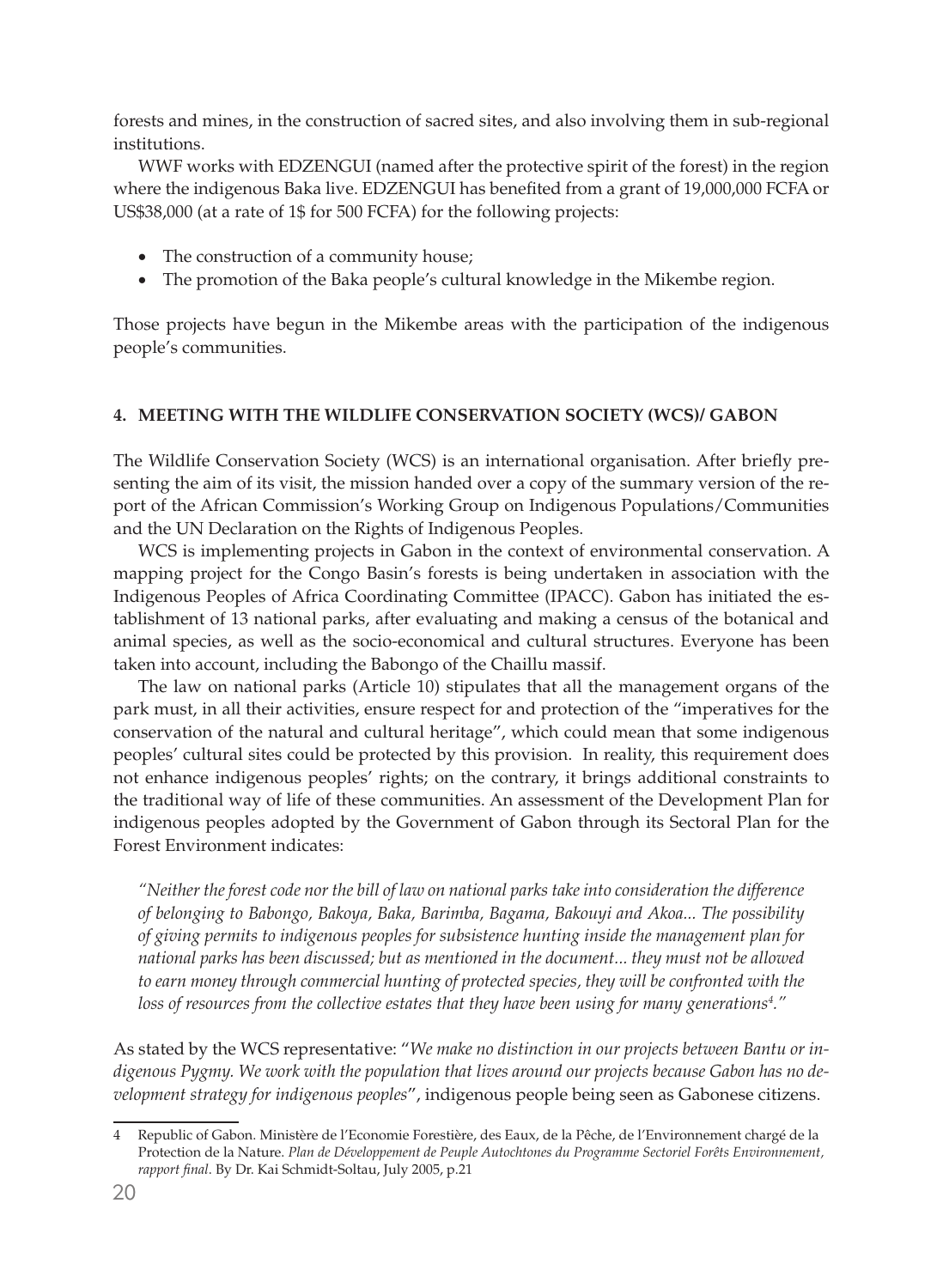The representative stated, however, that these indigenous peoples have a mastery of the forest and that this was an asset for them in the national parks governmental project supported by the WCS, which is a world-scale development project and could receive up to 100,000 tourists a year, creating a great deal of direct and indirect employment for young people, including the indigenous people living around these parks. The WCS representative also underlined the fact that the WCS door is open to Gabon's indigenous peoples' associations for a frank and lasting collaboration.

WCS provided the mission with a copy of the law on national parks.

#### **5. MEETING WITH AN OFFICIAL FROM THE WORLD BANK**

In the absence of the Resident Representative, the mission had a meeting with the head of the World Bank's communications department in Gabon. After explaining the African Commission's efforts, the mission provided a copy of the report of the African Commission's Working Group on Indigenous Populations/Communities and the UN Declaration and urged its use and dissemination.

The communications officer told the mission that the world was now changing, that this was good for indigenous peoples, who could play a role in social, political and economic development and that they had great challenges to face. He highlighted the fact that the World Bank was a stakeholder in the international protection of indigenous rights, referring to its internal policy in this regard (legal, social and political recognition for indigenous people). Unfortunately, the World Bank in Gabon has no specific programme for indigenous people.

#### **6. MEETING WITH THE UNITED NATIONS DEVELOPMENT PROGRAMME (UNDP)**

The mission also visited the United Nations Development Programme (UNDP) and had a meeting with the programme's main advisor. As elsewhere, the mission provided a copy of the report of the African Commission's Working Group on Indigenous Populations/Communities, explained the African Commission's efforts in this regard and invited the UNDP to use and disseminate the report. The mission also provided the UNDP with a copy of the UN Declaration on the Rights of Indigenous Peoples, for its appropriate use in Gabon.

The programme's main advisor acknowledged that human rights were a concern for the UNDP, in terms of prohibiting all forms of discrimination. The UNDP is in the process of setting up a poverty reduction programme in cooperation with the Gabonese government in the context of the "Joint initiative of the Gabonese government, UNDP and UNFPA". This project, managed by the Ministry for the Family, Child Protection and Women's Promotion, is based around a gender focus. In the light of the mission's observations, the advisor agreed to lobby the government to take account of indigenous women and children in the design of this project.

It emerged from this meeting that the UNDP/Gabon has no specific programme for this country's indigenous peoples. In contrast, UNICEF is implementing a programme for indigenous peoples.

The programme's main advisor insisted that programmes should not be imposed on indigenous peoples but that they must be empowered and placed at the centre of the action; if not, the programmes would end in failure. He deplored the fact that there were few indigenous peoples' associations in Gabon and that those that did exist were not well organised.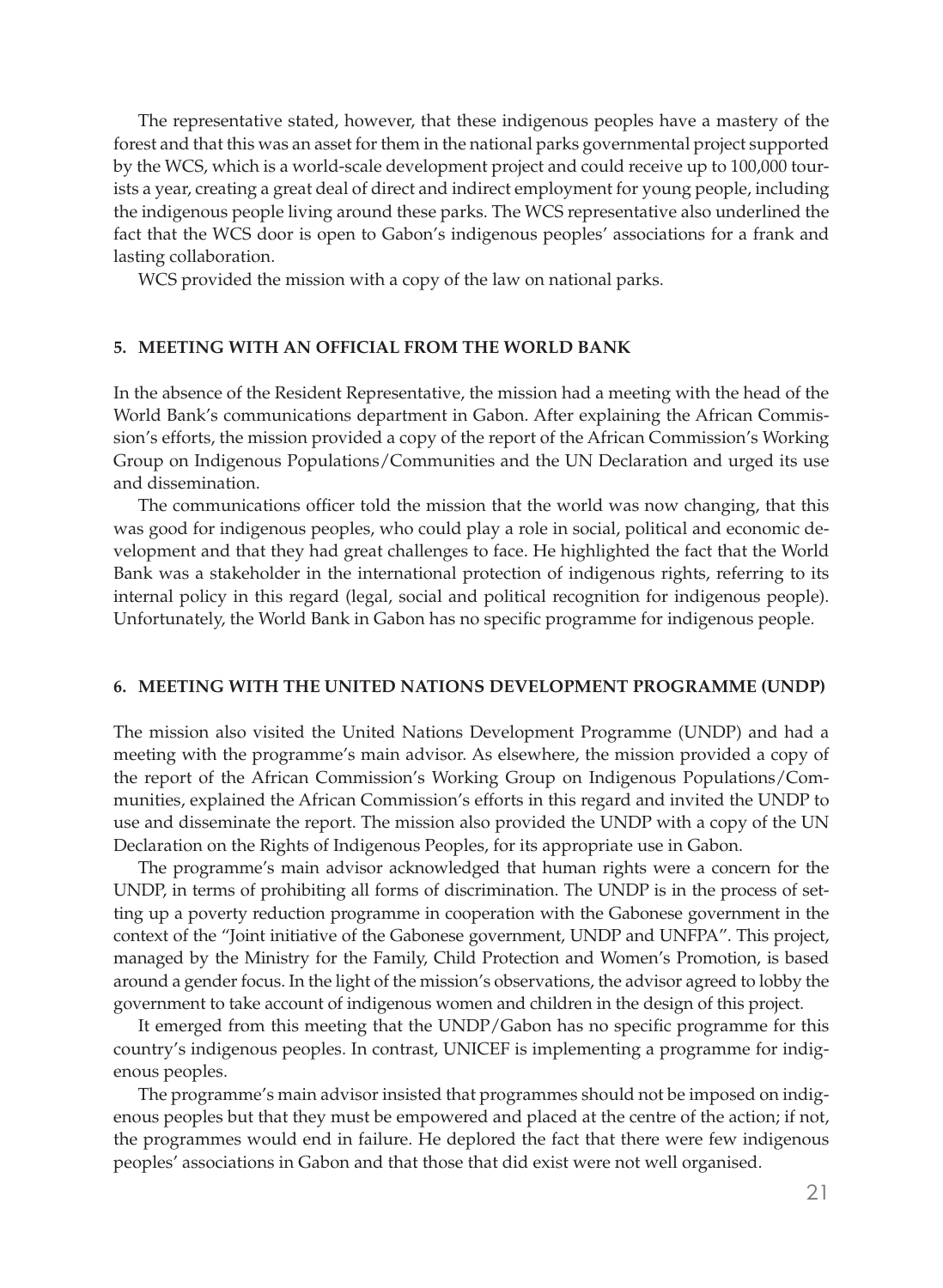#### **7. MEETING AT THE MINISTRY FOR THE FAMILY, CHILD PROTECTION AND WOMEN'S PROMOTION**

The mission met with the international relations advisor from the Ministry for the Family, Child Protection and Women's Promotion. After explaining the aim of the visit, the mission provided a copy of the report of the African Commission's Working Group on Indigenous Populations/Communities and the UN Declaration on the Rights of Indigenous Peoples.

The meeting focused largely on explaining the concept of "indigenous peoples", and the advisor was to inform the Minister of the aim of our visit to Gabon. The Advisor thanked the mission and informed us that only the Minister could answer our questions.

The delegation asked the advisor to pass on the documents to the Minister and made a request to see her in person because the Ministry "has the task of implementing all measures aimed at putting an end to discrimination towards women in order to ensure equality before the law with men and the effective integration of women in policies and programmes related to other ministerial departments" and is currently implementing "the joint initiative of the Gabonese government, UNDP and UNFPA". Despite this request for an audience, the mission could not meet with the Minister.

#### **8. MEETING WITH THE PRESIDENT OF THE SENATE**

The mission was received by the President and First Secretary of the Senate, assisted by a number of senators and staff. The meeting took place at the Senate. After presenting the aim of its visit, the mission gave the President of the Senate a copy of the report of the African Commission's Working Group on Indigenous Populations/Communities along with the UN Declaration on the Rights of Indigenous Peoples.

The mission held a very fruitful meeting with the President and other members of the Gabonese Senate's presiding officers. The mission explained the concept of "indigenous", which could lead to confusion if no distinction were made between the common meaning of the term in Africa and that of the African Commission on Human and Peoples' Rights.

The President of the Senate acknowledged that the indigenous Pygmy peoples were the first inhabitants of the country but stated that there were no land conflicts between the Bantu and the Pygmies in Gabon as the state owned all the land.

However, the President of the Senate explained that where forests are being logged, the concerns of the local people are taken into account. He further stated that, in Gabon, a Pygmy is a human being like any other citizen and that there are recognized Pygmy associations. The senators acknowledged that integrating Pygmy peoples without taking account of their cultural knowledge should be avoided because the Pygmy civilisation should be maintained and supported.

The mission urged the senators to help the indigenous MINAPYGA association to obtain recognition, given that MINAPYGA had been working for ten years on a temporary authorisation.

With regard to the issue of educating indigenous children, the President of the Senate acknowledged that this was a long debate but that they would bear it in mind, and that they would initiate discussions on the ratification of ILO Convention 169 by Gabon.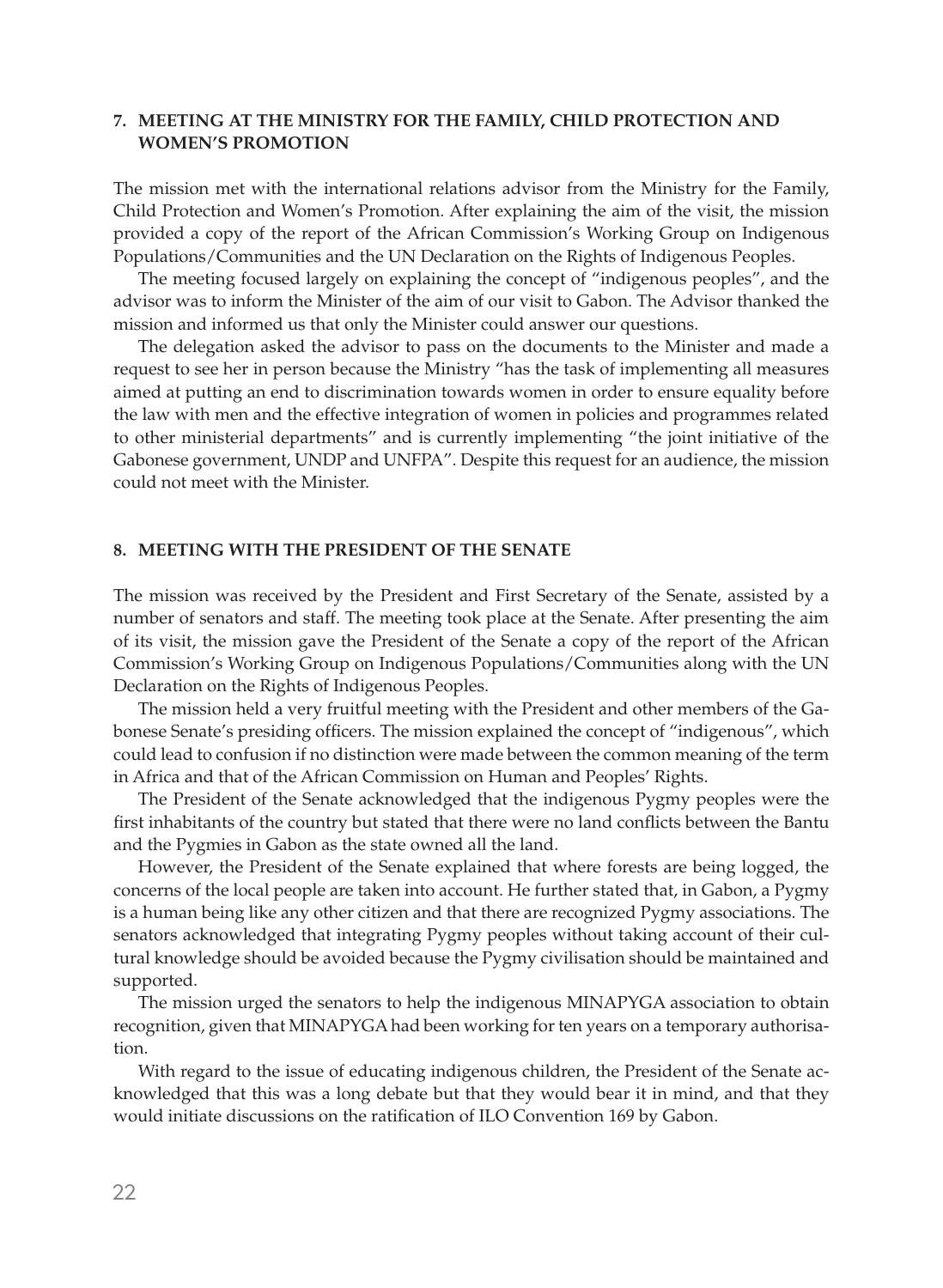#### **9. MEETING WITH THE DIRECTOR OF THE ANTHROPOLOGY LABORATORY (LEBAN) OF THE OMAR BONGO UNIVERSITY IN LIBREVILLE**

The mission held a working session with the Director of the Anthropology Laboratory of the Faculty of Arts of the Omar Bongo University in Libreville. The laboratory has been working on the languages of indigenous Pygmy peoples for several years. In their research, they distinguish more than six groups of indigenous peoples, namely:

- • BAKAS
- BAKOWA (AKOWA)
- • BEKUI
- • BABINGA
- • BAMBONGO
- • BARIMBA

The Baka have a language similar to that of the Bantu. While some groups use the same language as the Bantu, others have a distinct language. He requested that Gabon's indigenous peoples work hard to revive their cultural knowledge but said they were absent from public life. The Director observed that indigenous people were not really consulted, with non-indigenous people talking on their behalf.

The delegation provided the director with a copy of the report of the African Commission's Working Group on Indigenous Populations/Communities and the UN Declaration on the Rights of Indigenous Peoples. The director gave the mission a photocopy of "*L'ONU comme creuset de l'autochtonie*" ("The UN as the melting pot of indigenousness") by Françoise Morin (an anthropological study).

#### **10. MEETING WITH THE DEPUTY PRIME MINISTER TO THE PRESIDENCY OF THE REPUBLIC FOR REFORM, HUMAN RIGHTS, COORDINATION OF LARGE WORKS AND INDEPENDENCE DAY CELEBRATIONS**

The mission was received by the Deputy Prime Minister to the Presidency of the Republic for Reform, Human Rights, Coordination of Large Works and Independence Day Celebrations. After giving the Deputy Prime Minister a copy of the report of the African Commission's Working Group on Indigenous Populations/Communities and the UN Declaration on the Rights of Indigenous Peoples, the meeting focused for more than an hour on different aspects of Pygmy issues (education, organising in associations, political parties in the community...) and the applicability of the UN Declaration to Gabon.

The Deputy Prime Minister informed the mission of the preparation of a draft decree on the promotion, protection and recognition of cultural communities in Gabon in order to put an end to the marginalisation and domination of the Pygmies. This should be done through the preservation of the traditional knowledge of the Pygmies. The Deputy Minister has called on MIAPYGA's President and other indigenous peoples' organisations to collaborate with the Ministry on this project.

The Deputy Prime Minister acknowledged that Pygmy children were treated with contempt at school, as good-for-nothings. He revealed his Pygmy origins and noted his pride at coming from a community so full of potential.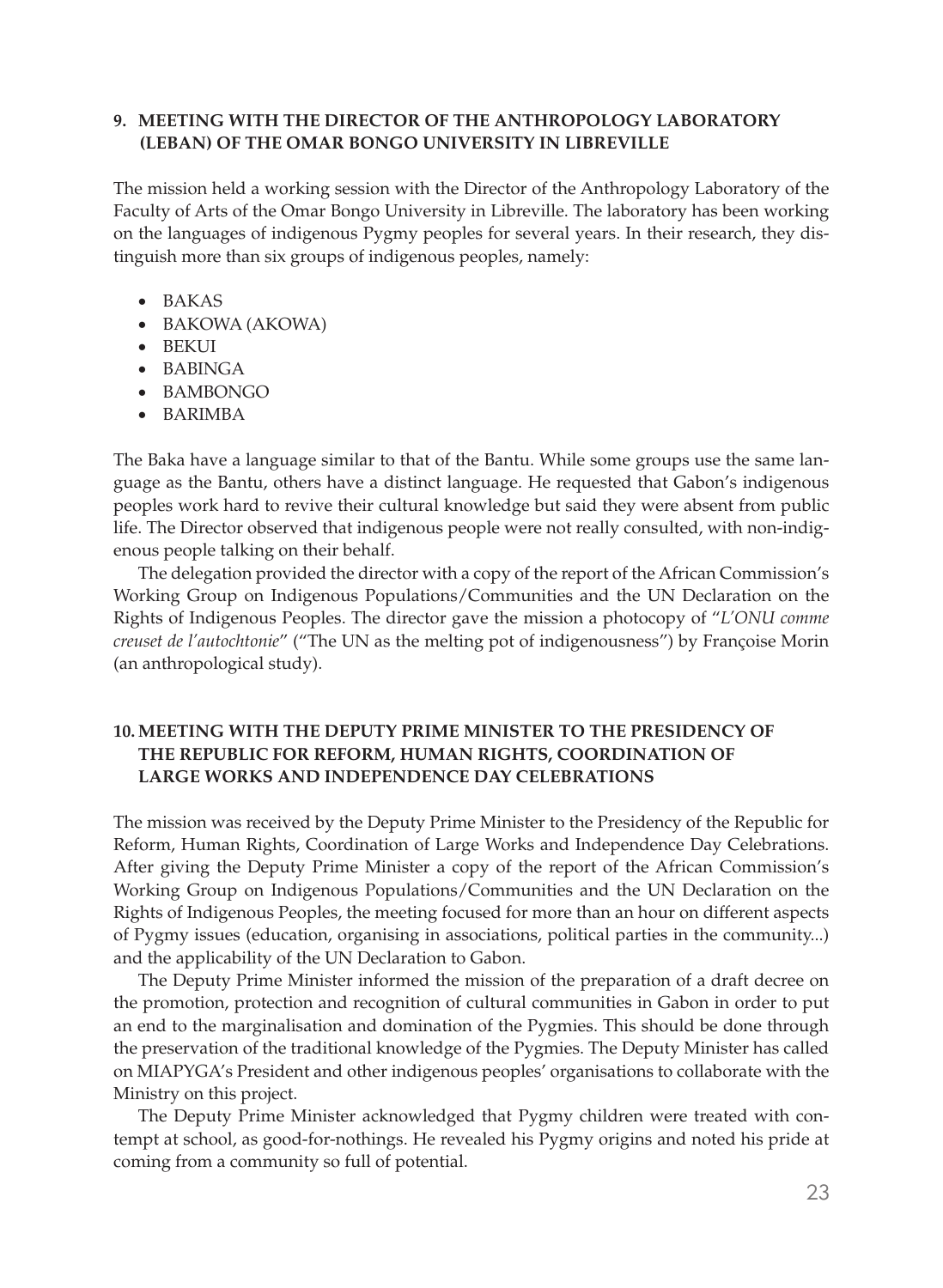The Deputy Prime Minister thanked the mission deeply and promised to make the report of the African Commission's Working Group on Indigenous Populations/Communities and the UN Declaration more accessible.

#### **11. MEETING WITH THE MINISTER OF STATE, MINISTER FOR SOCIAL AFFAIRS, NATIONAL SOLIDARITY, WELL-BEING AND POVERTY REDUCTION**

The mission had a meeting with His Excellency, Minister of State, and the Minister for Social Affairs, National Solidarity, Well-Being and Poverty Reduction, assisted by his staff. After briefly explaining the purpose of the visit, the mission handed the minister a copy of the report of the African Commission's Working Group on Indigenous Populations/Communities and the UN Declaration on the Rights of Indigenous Peoples, which were favourably received.

His Excellency, Minister of State, described the human rights situation in general in Gabon and noted that there were no issues, as human rights were respected.

The President of the Republic of Gabon has passed a decree officially abolishing the death penalty in Gabon. The prison situation is progressing normally and they are in the process of building another prison to improve detention conditions.

According to the Minister, there are in general very few complaints made by indigenous Pygmy peoples with regard to violations of rights in their communities. Individuals can refer issues to the Constitutional Court, in accordance with the law.

In terms of education, there are schools for all Gabonese children throughout the country. In association with UNICEF, the Minister has started a programme for Pygmy integration, with the involvement of the Pygmies themselves (to reinforce the access of the Pygmies to basic services). This programme will enable the government to provide Pygmies with registration documents (birth certificates, national ID cards etc…). Moreover, thanks to the national park project, the Pygmies who want to settle will be able to do so in areas of their choice. This integration programme involves all ministerial departments to ensure its success. According to the government, it will contribute to "enhancing Pygmy children's and families' living conditions in Gabon".

On 17 October 2007, the Ministry of Social Affairs and UNICEF had organised a national seminar on the Pygmy integrated development project. The aim of this seminar was to raise awareness among the relevant ministries of the need to increase access to basic services on the part of Pygmy families and children and to present the results of the pilot project that had been running in the two provinces of Ogooué-Ivindo and Woleu-Ntem. This first step consisted of launching the project, the next step being a review of the sectoral policies for the Pygmy community.

The Minister, who has worked directly with the communities and two Pygmies' organisations, highlighted the lack of organisation and weakness of Pygmy civil society in Gabon. The mission was in agreement with the Minister on the lack of organisation and weakness of Pygmy civil society in Gabon in comparison with other Central African countries. In fact, there are few indigenous Pygmy associations in Gabon.

#### **12. MEETING WITH THE EUROPEAN UNION DELEGATION**

The European Union is a major player in the region in terms of human rights and environmental issues.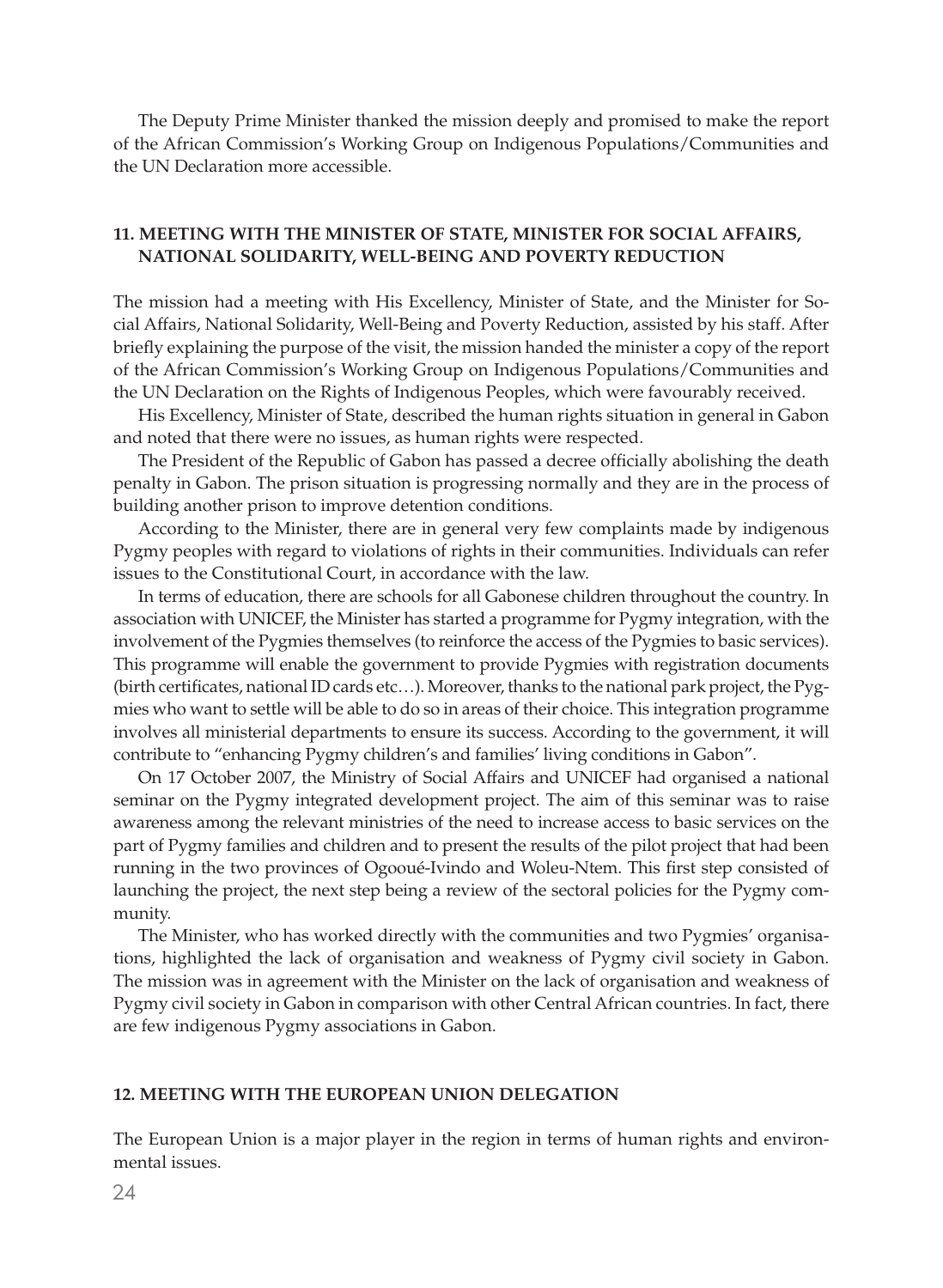The mission met the Head of Operations, acting Head of Delegation and, after briefly explaining the purpose of the visit, handed over a copy of the report of the African Commission's Working Group on Indigenous Populations/Communities and the UN Declaration on the Rights of Indigenous Peoples.

The official welcomed the African Commission's initiative for indigenous peoples. The European Union is sensitive to issues of human rights and minorities, the environment, a decent job, independence and progress.

The delegation is working in three parts of the sub-region, namely:

- Gabon;
- • Equatorial Guinea;
- Sao Tomé Principe.

The EU's work is focused around a fairly varied programme of cross-cutting activities (health, education, gender focus, sanitation, water, etc…). The EU is running two human rights programmes. One is being implemented in Equatorial Guinea and Sao – Tomé Principe and is focusing on good governance and the structuring of associations.

In Gabon, the situation is very different. The EU is currently working to support road maintenance, education / training and the environment. Observing the weakness of the grassroots level of civil society, the EU has commenced a programme to support non-governmental players, building their capacities and creating a network of Gabonese associations encouraging, the indigenous organisations to join in.

The delegation's spokesperson emphasised the existence of a budget line within the EU for associations, including indigenous peoples' associations. It is a programme linked to the government and which provided the premises known as the "Non-governmental players' centre" where associations, including indigenous associations, can submit their projects for consideration and award of grants.

#### **13. MEETING WITH THE MINISTER OF JUSTICE, ATTORNEY-GENERAL**

After briefly presenting the efforts of the African human rights system with regard to indigenous peoples, the mission presented a copy of the report of the African Commission's Working Group on Indigenous Populations/Communities and of the UN Declaration on the Rights of Indigenous Peoples to the Gabonese Minister of Justice and Attorney-General.

The Minister firstly stated that all Africans were indigenous and that, by wishing to describe the Pygmies in this way, we were automatically excluding the rest of the country's population. The mission took the opportunity to clarify the concept of indigenous as presented in the Working Group's report. The Minister undertook to read the African Commission's report carefully so as to better understand the indigenous concept.

The Minister said that practices of servitude or slavery do not exist in Gabon, although there is a problem of Bantus having children with indigenous women and then not recognising them. This is due to the irresponsibility of these Bantus.

In Gabon, he stated, a certain level of integration, albeit low, can now be seen. With the coming of democracy to Gabon, the Pygmies are becoming more aware and are stating their identity, and some villages are run by Pygmies. The best way to promote and protect their rights is by formal education of children and informal education of adults.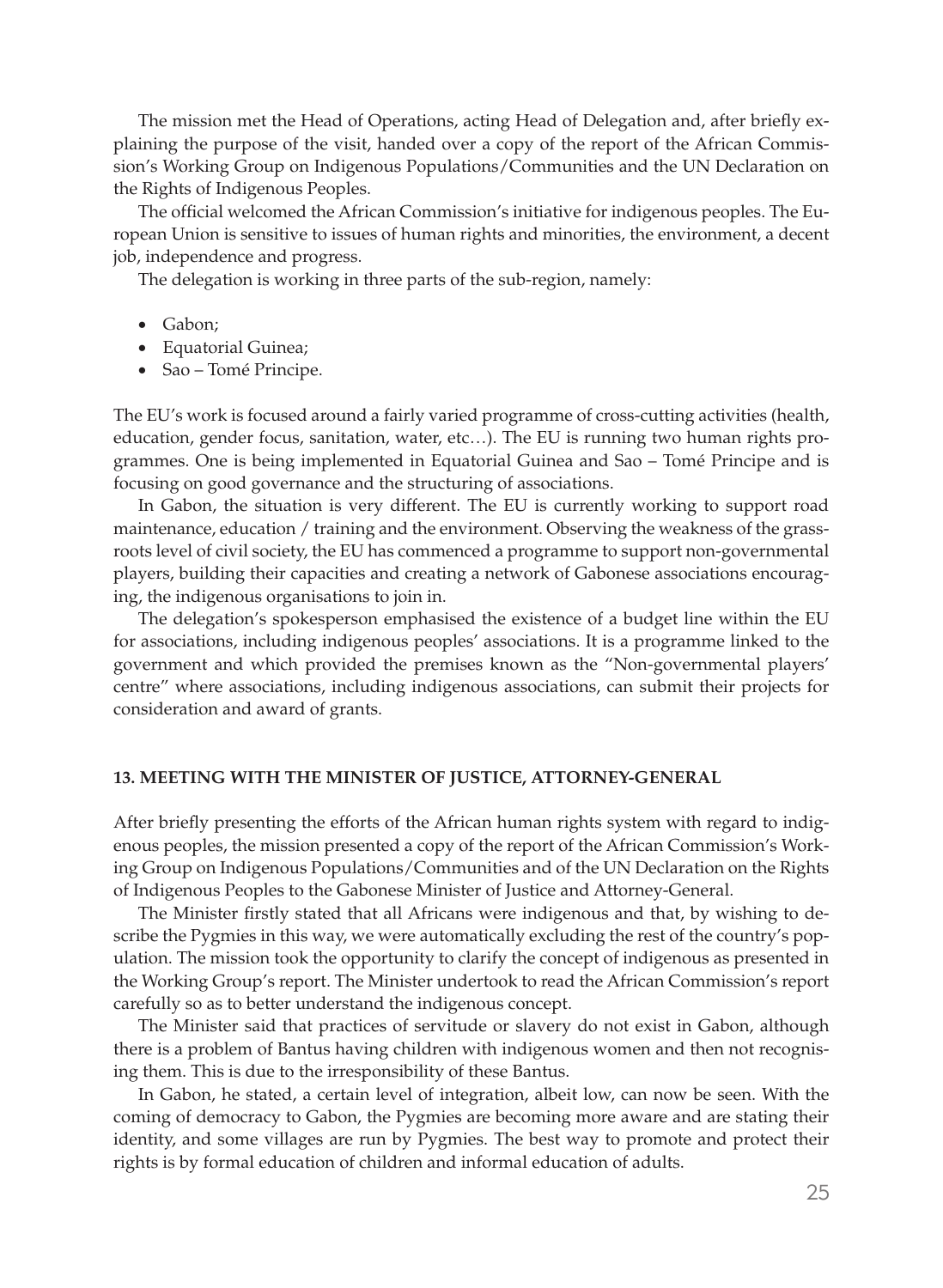#### **14. MEETING WITH THE PRESIDENT OF THE NATIONAL ASSEMBLY**

The mission was received by the President of the National Assembly of the Republic of Gabon, assisted by the third Vice-President of this institution. As elsewhere, the mission provided a copy of the report of the African Commission's Working Group on Indigenous Populations/ Communities and the UN Declaration and explained the African Commission's efforts in this regard. The mission encouraged the National Assembly to pass a law promoting and protecting the indigenous Pygmy peoples of the Republic of Gabon.

The President of the National Assembly fervently thanked the mission for this information and also for explaining how the African Commission works in general, and particularly the Working Group on Indigenous Populations/Communities.

The President of the National Assembly stated sincerely that he was not aware of the existence of the African Commission's Working Group on Indigenous Populations/Communities and he promised to read the Commission's report before passing it on to the National Assembly committee responsible for human rights and legislation.

The mission was reassured by the President of the National Assembly that: "Things are going to move in favour of indigenous peoples, who will need to benefit from positive discrimination, given the backwardness they are accused of due to historic and cultural considerations and, above all, the sociological sluggishness that has strongly influenced them".

He also made a commitment to undertake a study on a national law in favour of indigenous peoples, referring to the UN Declaration, and to consider how to ratify ILO Convention 169.

#### **15. MEETING WITH NGOS**

The mission also met with members of national indigenous NGOs (MINAPYGA, ADCPPG, and EDZENGUI), Brainforest NGO, an environmental NGO, and KOUTI-MOUVARAME, an NGO working with the Varama ethnic minority. As elsewhere, the mission provided a copy of the report of the African Commission's Working Group on Indigenous Populations/Communities and also the UN Declaration on the Rights of Indigenous Peoples, and explained the African Commission's efforts with regard to this issue and also the UN Declaration. The mission urged the NGOs to use and disseminate the Working Group's report and the UN Declaration in their community. The NGO representatives agreed to distribute the reports and would ask for support from international organisations to reach the communities.

It emerged from this meeting that the indigenous NGOs have mostly not obtained recognition from the Gabonese state and are working on the basis of temporary permits. This illustrates the non-recognition of the Pygmies' right to organise in associations.

The mission observed that the indigenous NGOs in Gabon were not well-organised and urged them to work together. They have difficulties in obtaining support from international organisations and institutions such as the World Bank, the UNDP, etc. The mission advised the members of the NGOs to consider the European Union for the funding of their projects.

The NGOs deplored the behaviour of the Ministry of Social Affairs in relation to the Pygmy integrated development project, which is only partially involving the indigenous peoples. The associations mentioned above were invited as participants and not as stakeholders in the project; their point of view has not been taken into account.

The following NGOs were present: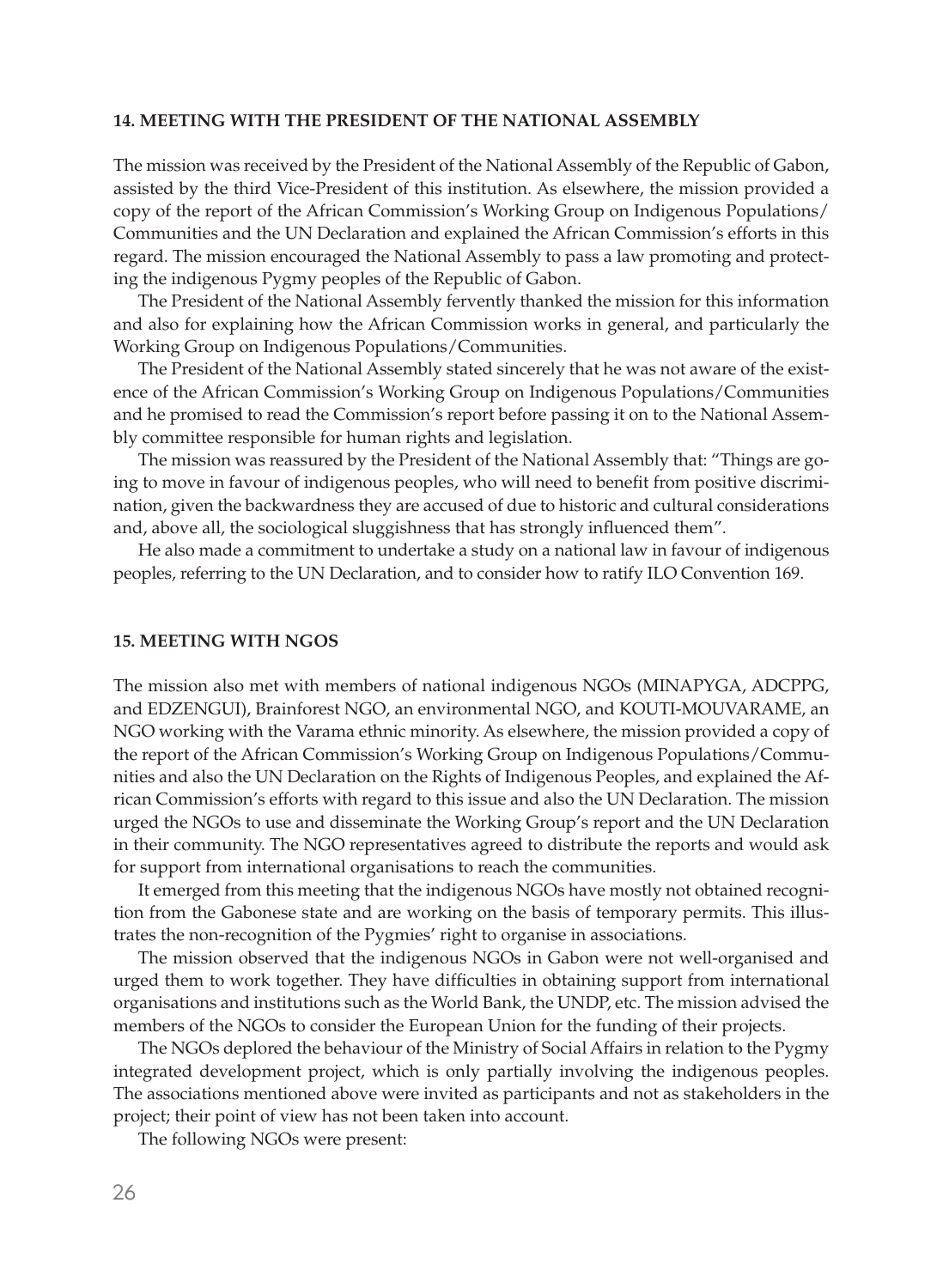| <b>NGO</b>                                                                                  | <b>NAME AND SURNAME</b>                                                | <b>POSITION</b>          |
|---------------------------------------------------------------------------------------------|------------------------------------------------------------------------|--------------------------|
| Association MINAPYGA                                                                        | Odambo Léonard<br>Minkoue-mi-ella<br>J. Marthe                         | President<br>Member      |
| Kouti – Mouvarame                                                                           | Guy Mavelin Gnambi<br><b>Dirime</b><br>Maroga Mbina Noelline           | President<br>Member      |
| Association culture Nature<br><b>EDZENGUI</b>                                               | Mve Mebia Emmanuel                                                     | <b>General Secretary</b> |
| Association pour le développement<br>de la culture des peuples pygmées<br>du Gabon (ADCPPG) | Denis Massande -<br>Makomba                                            | President                |
| <b>BRAINFOREST</b>                                                                          | Essono Ondo Protet<br><b>Judicael</b><br>Bilogo Bi Ndong<br>Laurentine | Member<br>Member         |

#### **16. MEETING WITH NATIONAL AND INTERNATIONAL PRESS: PRESS CONFERENCE**

At the end of its visit, the mission organised a press conference for the national and international press.

Held in Brainforest's conference hall, this was attended by national and international participants. The mission's presentation to the journalists consisted primarily of a brief presentation of the content of the report of the African Commission's Working Group on Indigenous Populations/Communities, an overview of the African Commission's efforts with regard to indigenous peoples, and comments on the UN Declaration on the Rights of Indigenous Peoples, along with a summary of the different meetings held in Libreville and Minvoul.

The journalists showed their interest through a series of questions: Who is indigenous? Then what are the rest of the population? What was the reaction of the different authorities to your visit? Why has Africa waited so long for indigenous issues to be addressed? What support could the Working Group give to the Pygmy cause in Gabon? Are you aware of the Pygmy integrated development project? Do the Pygmies exclude themselves from national life? These were just some of the questions raised by the journalists.

The following journalists were present:

| <b>PAPER</b>       | <b>NAME AND SURNAME</b> |
|--------------------|-------------------------|
| Le Temps           | Axel Mboumba            |
| Le Peuple/la Vie   | Olivier Konaté Nkombe   |
| <b>RFI</b>         | Pauline Simonet         |
| AGP                | Nang Bekale J. Marie    |
| Union              | Ondjani Myriam Corille  |
| Femme d'aujord'hui | Chris Oyame             |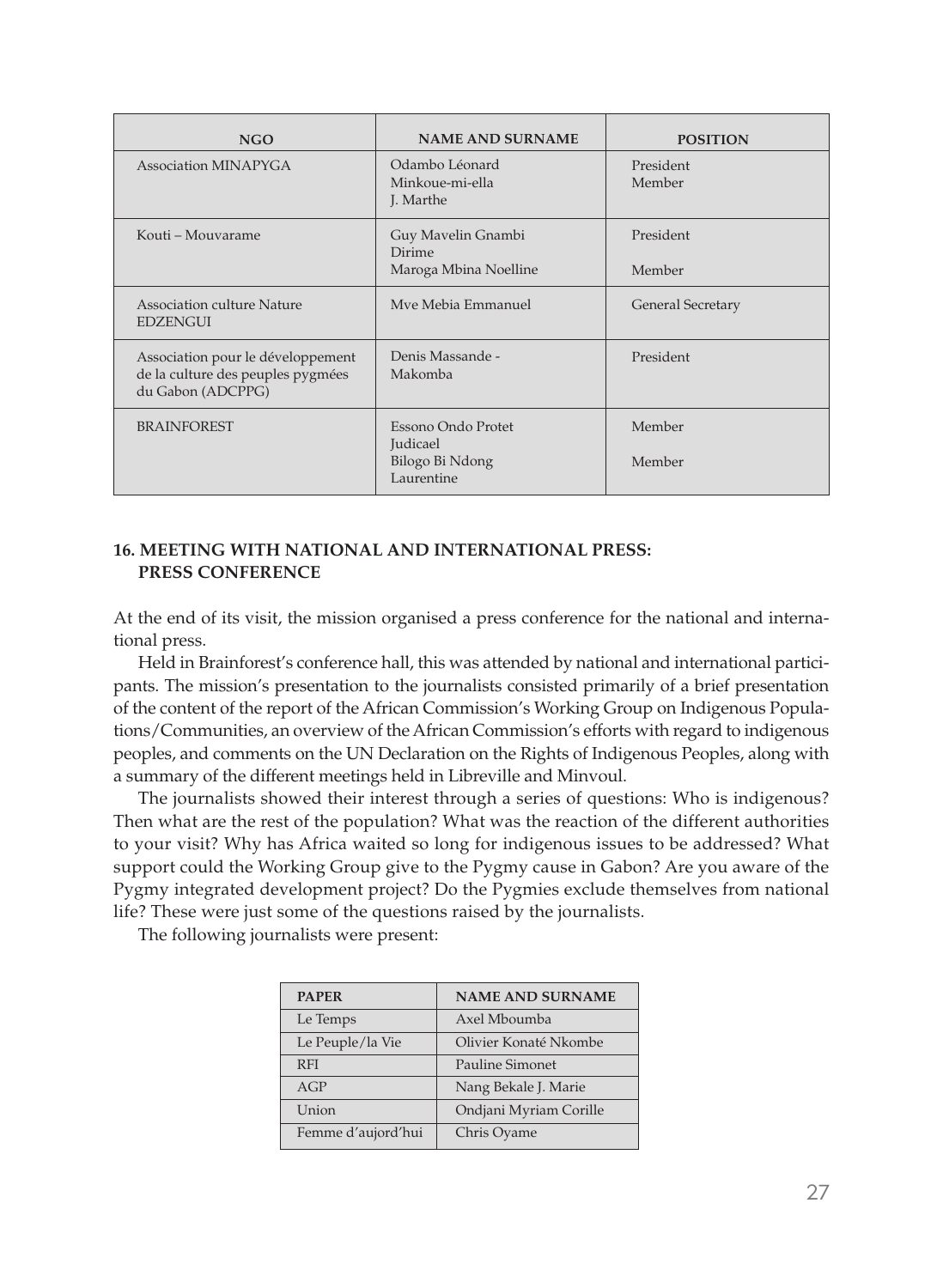# iv. OVERVIEW OF THE SITUATION OF INDIGENOUS PYGMY RIGHTS IN GABON

#### **1. THE PRACTICE OF "PYGMIES' MASTERS" OR PRACTICES SIMILAR TO SLAVERY**

The Gabonese political authorities whom the mission met denied the existence of "Pyg-mies' masters" or practices similar to slavery. Despite the continued practice of bondage, the Bantus involved in this speak in terms of "neighbourly relations". Indigenous peoples are recognised as Gabonese citizens, so slavery does not exist, confirmed the prefectural authority. The Bantu are engaged in various forms of abuse, such as sexual violence against Pygmy women and girls, without these latter being able to say anything.

Thousands of Pygmies live in the north-east forests, independent of the authorities, preserving their customs. Slavery is affecting the whole Pygmy population in Gabon. In theory, Pygmies enjoy the same rights as other citizens but, in reality, they are victims of discrimination, they live in extreme poverty and they do not benefit from public services.

A study conducted in 2001 in the north-east part of the country by a BAKOWA Pygmy NGO and the Association for the Development of the Pygmy Peoples in Gabon (ADCPPG) showed that: "*They are treated like slaves: they work on their Gabonese masters' plantations in exchange for a plate of rice or a few coins a day. Children born into these conditions automatically become the property of the master. Those who complain of their status receive corporal punishment*". The indigenous peoples cannot negotiate the cost of an activity with the Bantus; the Bantus fix the price as they wish.

A UNICEF report indicates that more than 50,000 indigenous Pygmies in Gabon are living along the roads in extreme precariousness<sup>5</sup>. This situation is putting indigenous peoples in a position of almost complete dependency on other communities for whom they work cheaply if not for nothing. The working relationship between indigenous and non-indigenous is often characterized by abuse and slavery. The Plan for the Development of Indigenous Peoples of Gabon, in its Sectoral Plan for the Forest Environment, mentions, for example: "When a Bakoya is hunting with a gun, it is because its Bantu master has lent him one. It is then for the gun's owner to benefit from the hunting return and to decide if he will give the hunter parts of the animals or not."6 Many Bantus have confirmed having Pygmies in their possession, whom they call "their Pygmies". These Pygmies are often not paid for their services and are sometimes victims of different abuses from their "master".

The Gabonese authorities met have promised to work towards enhancing the living conditions of indigenous peoples.

<sup>5</sup> Helene Ayika, 2007, Providing basic services to Gabon's 'people of the forest', UNICEF : http://www.unicef. org/infobycountry/gabon\_39602.html

<sup>6</sup> Republic of Gabon. Ministère de l'Economie Forestière, des Eaux, de la Pêche, de l'Environnement chargé de la Protection de la Nature. *Plan de Développement de Peuple Autochtones du Programme Sectoriel Forêts Environnement, rapport final*. By Dr. Kai Schmidt-Soltau, July 2005, p.21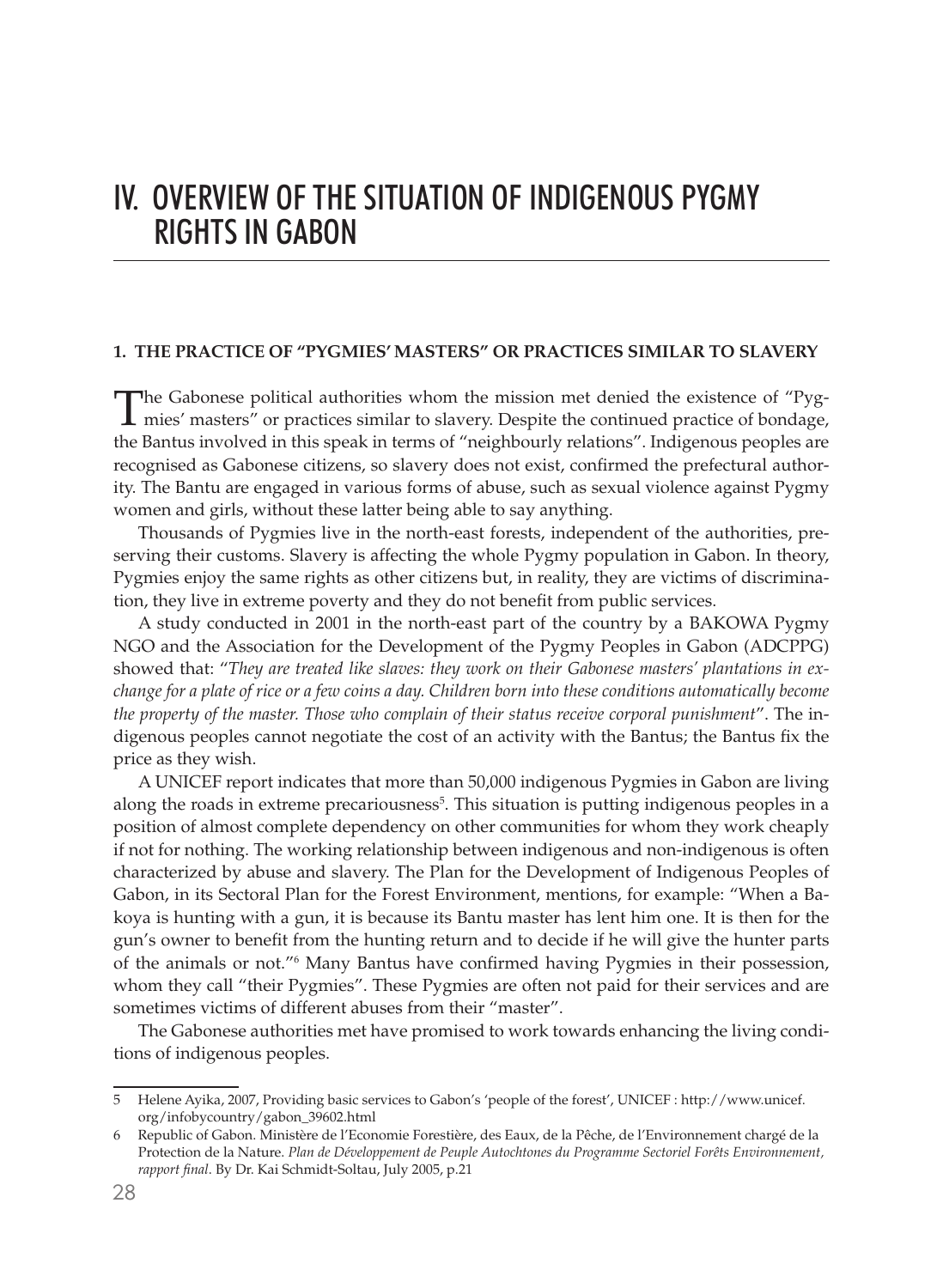#### **2. ACCESS TO HEALTH CARE**

"*Through lack of money, our women give birth in the village and sometimes, despite the use of traditional medicine, many of them die or their children are stillborn*".

Comments from a Pygmy man interviewed by the mission.

Despite the existence of medical centres for Pygmies living in the province of Woleu-Ntem visited by the mission, access to basic health care is a serious problem because of poverty and discrimination by the health workers, who consider the Pygmies as "dirty". There are no statistics on the health situation of the Pygmies in Gabon. They have skin diseases, HIV/AIDS and malaria. The indigenous people make do with traditional medicine.

In 2004, Prime Minister Jean François Ntoutoume Emane met the *Association pour le Développement de la Communauté pygmée du Gabon* (ADPPG), which requested his help to enable them to fully enjoy their citizenship: health needs (impregnated mosquito nets, medicines) and other tools. The Prime Minister, quoting the Head of State, recalled that "no province, no ethnic group is superior to another". Pygmy people are still waiting for measures to be taken. There is no health programme specific to the Pygmy population.

"God gave us an incalculable wealth, the forest from which we draw all kinds of medicines. Without the plants we would all be dead for we have no white man's medicine to cure us". Comments of a Pygmy village chief, interviewed by the mission.

#### **3. RIGHT TO EDUCATION**

The illiteracy rate is higher among Pygmies than among the Bantu population. There are no reliable statistics on the education of Pygmy children. The Gabonese NGO PROCED (*Promotion et valorisation des cultures en voie de disparition*) indicated in a 2002 report that "an average of 90.59% of children (Pygmy) that could attend school do not... One Pygmy alone, living in Minvoul, region in the north of Gabon, has reached the third grade at the high school level and in Mékambo, in north-east Gabon, another Pygmy has succeed in getting to university level," commented Odambo-Adone, president of MINAPYGA7 . Poverty prevents many parents from sending their children to school, and those who can or dare to go to school are subjected to prejudice, ridicule and contempt from the Bantus and even from teachers.

On 25 May 2005, during a seminar to produce a literacy strategy for Pygmies in Gabon, and in the presence of the Minister for Culture and Arts, who is responsible for popular education, the *Association pour le Développement de la Culture des Peuples Pygmées du Gabon* (ADCPPG), who organised the seminar, called on the Gabonese state to take better account of the Pygmies' educational needs.

"The Pygmies are marginalised because of a lack of will on the part of the Gabonese authorities to include them in the modern world..." as recognised by the Gabonese Minister for Culture and Popular Education, Pierre Amoughé Mba, at the workshop seminar on the education of Pygmies, organised in Libreville, 20 May 2007, by its Ministry. "To register more Pygmy children in school, UNESCO and other partners are planning to support literacy activities and programmes for Pygmy people financially and technically," said Mba. Edouard Nguerma, education inspector, also underlined that "one of the first concerns of the Government will be

<sup>7</sup> Antoine Lawson, Education au Gabon: Avec quels moyens alphabétiser les pygmées? http://www.unmondepygmee.com/data/File/gabon\_alphabetisation.pdf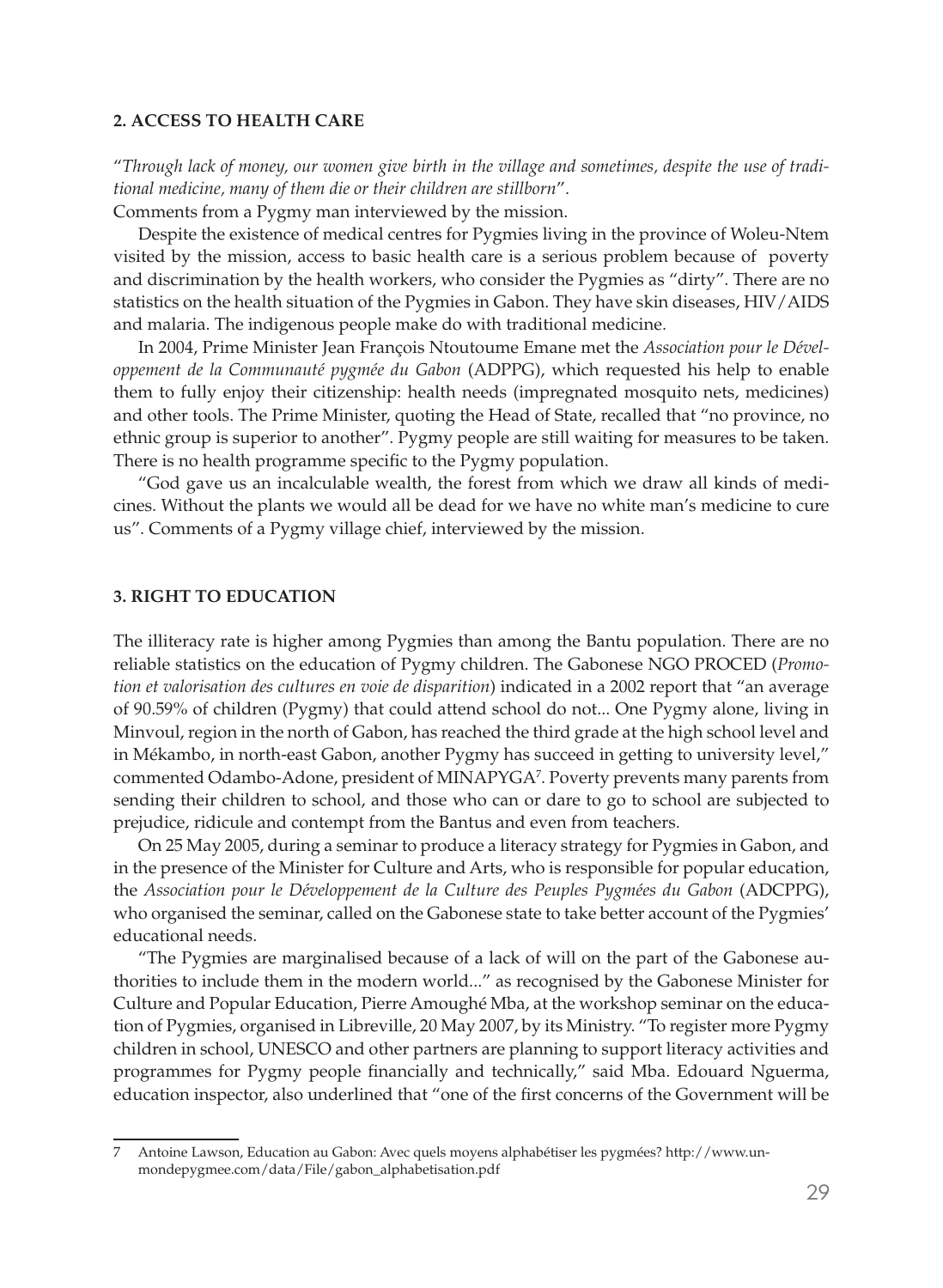to train teachers in order to set the foundations of the education programme for Pygmies"<sup>8</sup>. To succeed, the government indicates that it will initiate a programme aimed at giving a maximum of knowledge and information to Pygmy teachers (trained in the communities) in many different topics ranging from literacy to civic education, sanitation and health<sup>9</sup>.

#### **4. ABANDONMENT OF CHILDREN AND SEXUAL VIOLENCE AGAINST INDIGENOUS PYGMY WOMEN**

Information gathered by the mission shows that indigenous Pygmy women in Gabon suffer from various types and forms of sexual violence, both as women and as Pygmies. Many indigenous Pygmy women are affected by HIV/AIDS and sexually transmitted diseases.

The Esseng village chief, located in the province of Woleu-Ntem, showed the mission around ten (10) children born of Bantu men and abandoned Pygmy women. "We have no way of complaining about this kind of practice," said the village chief. The Bantu men do not recognise a child conceived with Pygmy women.

Ignorance and lack of financial means are the main factors preventing the Pygmies from referring to national courts. The discrimination and prejudice affecting the indigenous people when taking legal action against a non-indigenous person should also be noted.

#### **5. RIGHT TO CITIZENSHIP, TO EQUAL ENJOYMENT OF RIGHTS AND TO PARTICIPATE IN THE RUNNING OF THE COUNTRY**

The Constitution of Gabon stipulates that all citizens are equal before the law:

#### Article One:

"*The Gabonese Republic recognises and guarantees the inviolable and imprescriptible human rights by which the public authorities are bound:* 

*1- Every citizen has the right to the free development of their personality, within respect for the rights of others and public order. No-one may be humiliated, ill-treated or tortured even when under arrest or in prison*".

Law No 37-1998 on the Code of Nationality specifies that the status of a person is established by a certificate issued by a civil registry office. This relates in particular to birth, marriage and death certificates. With regard to birth certificates, the law indicates that all children must be registered following their birth, and parents or guardians can be fined for failing to do so. A birth certificate is essential for obtaining other documents, particularly identity cards, electoral registration cards, school registration, passports, even access to employment.

A number of Pygmy children are not registered for various reasons, particularly lack of access to registry offices on the part of their parents and the inappropriateness of the procedures in place in relation to the way of life and remoteness of Pygmy communities. Moreover, some registrars demand money from Pygmies who wish to obtain registration documents. The lack of identity cards has serious consequences for the Pygmies.

<sup>8</sup> Idem

<sup>9</sup> Idem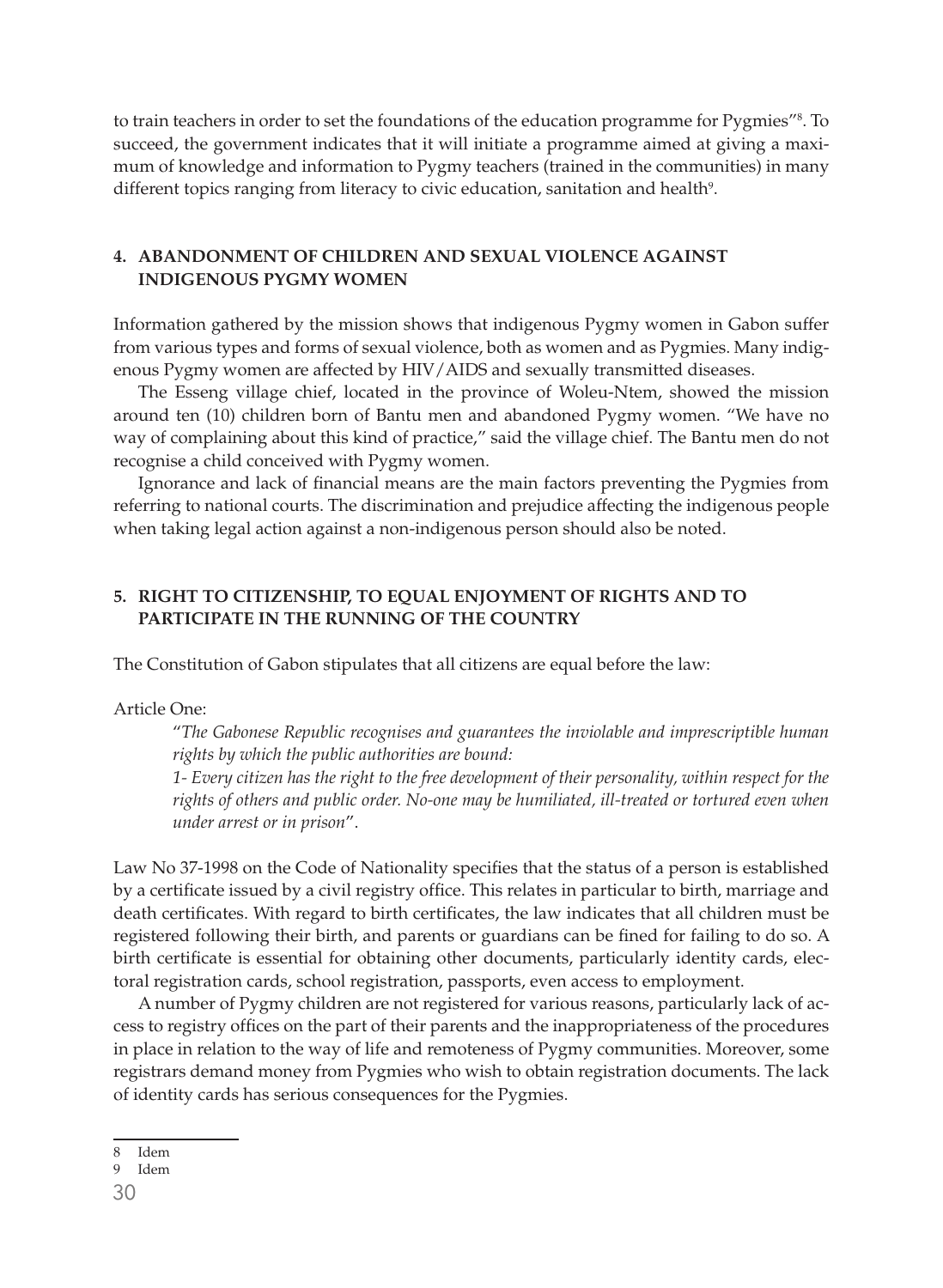The majority of Pygmies did not vote during the legislative and presidential elections through lack of voter registration cards. The Pygmies do not participate in elections not because they refuse to take part but quite simply because they have no identity cards, no access to basic services, and little freedom of movement. Participation by the Pygmies in legislative and local elections is still very limited due to a lack of financial, intellectual and material means.

The mission met people from indigenous organisations who deplored the difficulty in obtaining permanent authorisation for their association; for example, MINAPYGA has been working for more than ten years on a temporary permit. The temporary permit is used to give the administrative leaders time for follow-up before issuing the permanent permit.

#### **6. INDIGENOUS LAND PROBLEM**

Pygmy populations in Gabon are bound to the forest and the land as key elements of their way of life, giving them the wealth and standard of living they need.

Gabon's Pygmies are facing a growing land problem. This is essentially due to a failure on the part of the state to recognise their nomadic way of life and, consequently they are facing a lack of legal protection of their ancestral lands.

Gabonese land law invests sole ownership of the soil and subsoil in the state. Moreover, like many land laws in Central Africa, it only recognises visible use and occupation of the land. In other words, lands that are not visibly occupied or used are considered empty and automatically returned to the state, which can then allocate them for different uses, particularly conservation or forest exploitation. Logging is done without taking into account the Pygmy population, contracts being signed with the government, the sole owner of the land and forest.

Although it does not confer a right of ownership, custom is recognised as a source of rules governing the use and occupation of some rural lands. But again, the customary rules for Pygmy land management do not enjoy the same status. The Pygmies, regarded as the first inhabitants, have been pushed aside in land management. According to custom, Bantus recognise the Pygmies' right to use the land but not to own it. A document on the inquiry into land use has been produced and emphasises the visible occupation and usage of the land. In this context, Ordinances No.25/PR of 12 October 1970 and No.1/76/PR of 6 January 1971 on the expropriation of underutilised land, include land with no infrastructure built on it and nonexploited lands. Through such mechanisms, many local communities who were traditional owners of the land have become tenants, depending on the government and large landowners. The Government of Gabon has not adopted any new land policies since decolonisation and has not adopted any laws to remedy the historical injustices affecting the communities in that matter.

There is no law protecting the lands rights of Pygmies, nor do non-Pygmy communities accept that a Pygmy "could own land". Land occupied or used by a Pygmy is, in some areas, considered as belonging to no-one. Pygmies are not recognised as owners and can be expelled from the land at any time. For example, The Pygmies who have been displaced from the forest to Minvoul district by the government are faced with these difficulties on the land where they live; and they are often threatened even if the lands have been allocated to them by the Prefecture.

The creation of national parks constitutes an additional threat to the land rights and customs of indigenous peoples because the protected areas are an integral part of the State's estate, inside which communities only have a very limited user right.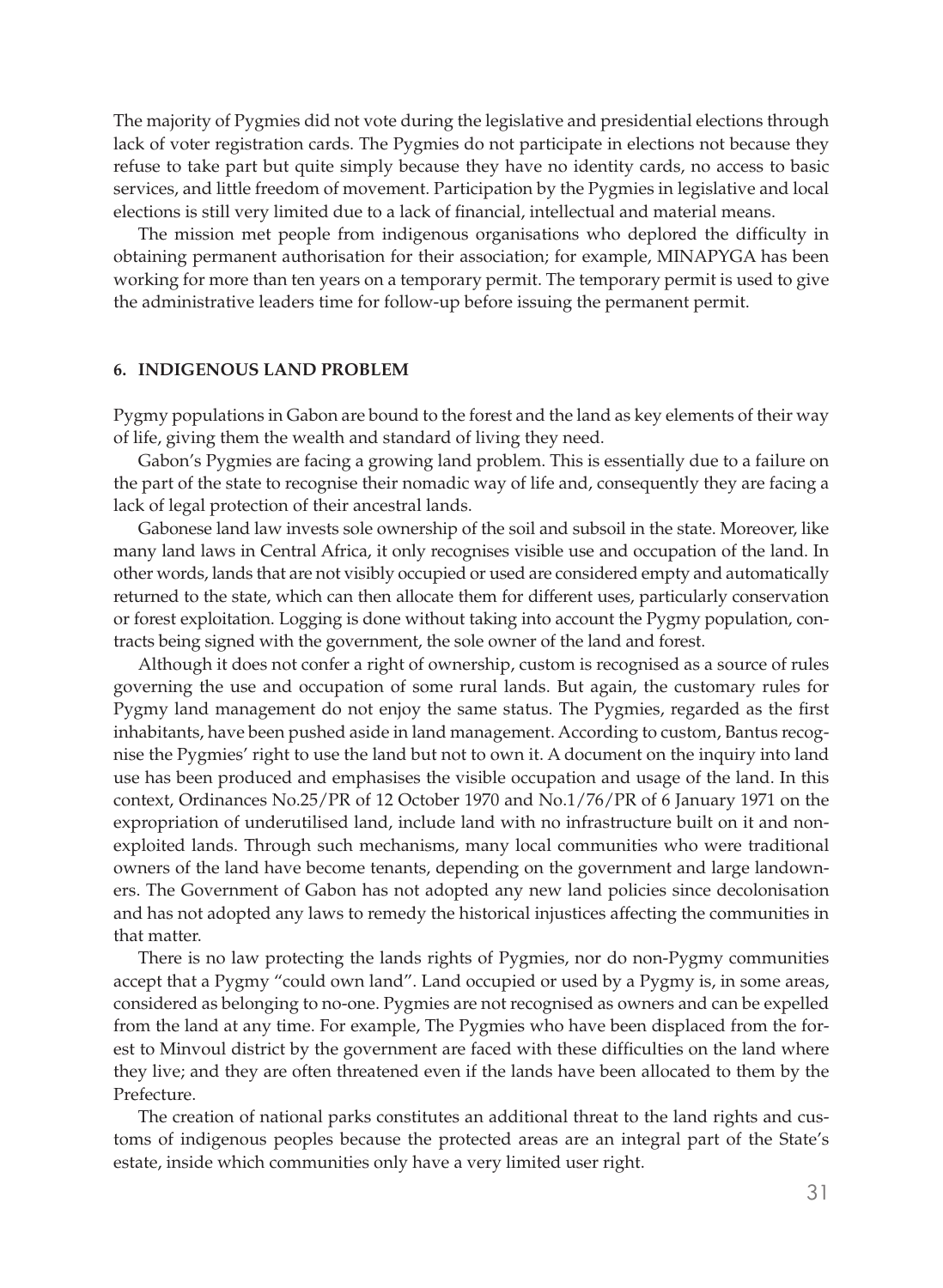It emerges from all the interviews conducted that the Pygmies are recognised as one of the most vulnerable groups of the Gabonese population. The majority of the persons intermost vulnerable groups of the Gabonese population. The majority of the persons interviewed during the mission underlined the high level of poverty of the Pygmy community, the inaccessibility of their children to education, their lack of access to land and health care, and their institutional exclusion from the job market. Moreover, the communities' members are victims of inhuman practices and slavery.

Faced with a very pessimist situation, the government has taken a commitment to implement action plans drafted such that the Pygmies in Gabon will enjoy more rights and fundamental freedoms on a par with the majority of Gabonese people. At the moment, an integrated development project is being implemented in Pygmy areas, in partnership between the government and UNICEF.

With regard to the above, the African Commission's Working Group on Indigenous Populations/Communities makes the following recommendations:

#### **A. To the Government of the Republic of Gabon:**

- 1. To put national sectoral policies in place enabling the Pygmies to enjoy their rights and fundamental freedoms on a par with the rest of the Gabonese population;
- 2. To recognize the traditional lifestyle of the indigenous Pygmy population;
- 3. To take measures accordingly to legally protect the access and rights to land, forests and natural resources of Pygmies;
- 4. To involve indigenous peoples' organisations and communities in the design, implementation and monitoring of development projects in Pygmy areas of Gabon;
- 5. To involve indigenous peoples' organizations and communities in implementing the Pygmy integrated development project in Gabon;
- 6. To organise a census specifically for indigenous peoples;
- 7. To take measures guaranteeing the systematic registration of births, along with the issuing of birth certificates to indigenous Pygmy children and their parents;
- 8. To issue permanent permits of association for indigenous Pygmy organisations;
- 9. To undertake a study on the issue of practices similar to slavery among the Pygmy population and make concrete recommendations for actions to be taken;
- 10. To ensure that perpetrators of human rights violations towards the Pygmies including that of practices similar to slavery – are brought to justice;
- 11. To take measures to protect the rights of Pygmy women who are doubly vulnerable, being both women and Pygmies;
- 12. To take measures to ensure that the Pygmy population has, in practice, access to education and health services on a par with the rest of the Gabonese population.
- 13. To take measures with a view to implementing the UN Declaration on the Rights of Indigenous Peoples;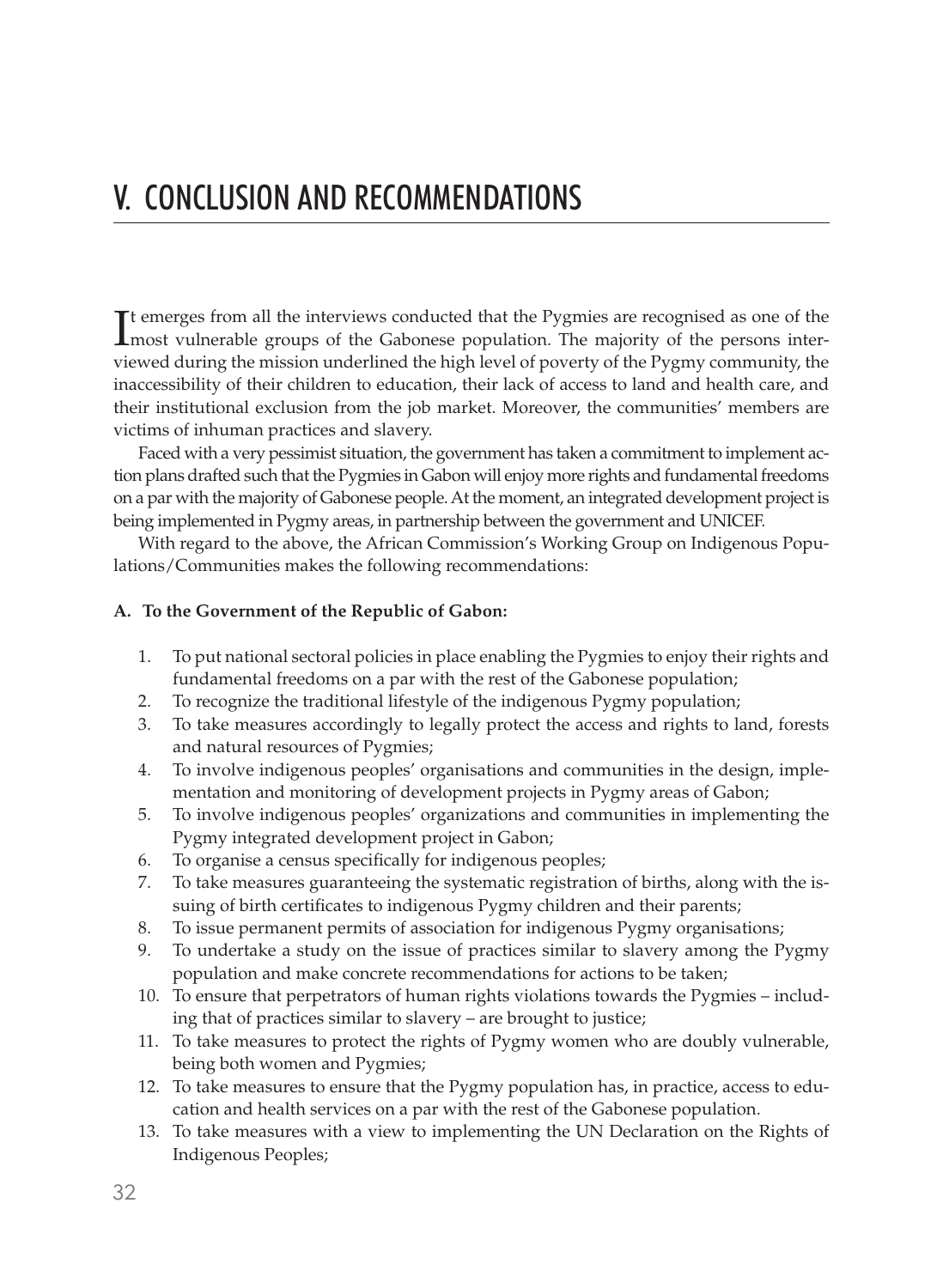- 14. To take measure to ensure participation and representation of the Pygmies at the local level and national decision making structures;
- 15. To take measures to ratify ILO Convention 169.

#### **B. To the African Commission on Human and Peoples' Rights:**

- 1. To undertake country-by-country monitoring of the commitments and/or indigenous policies adopted by the development agencies, bilateral and multilateral partners;
- 2. To organise a regional conference on experiences of educating Pygmy children in Central Africa with a view to exchanging experiences, inspiration and, for some, making readjustments;
- 3. To support the creation of an indigenous civil society in Gabon with a view to establishing a capable and legitimate point of contact for the government;
- 4. To organise a national seminar in Gabon with a view to raising awareness among government, UN agencies, the World Bank, European Union, environmental organisations, indigenous Pygmy peoples and other players with regard to different aspects of indigenous rights;
- 5. To encourage the Gabonese government, UN agencies and other development agencies to pay particular attention to the education of Pygmy children;
- 6. To convince Gabon to ratify the Additional Protocol to the African Charter on Women's Rights;
- 7. To send a letter to the European Union, World Bank, different bilateral partners and the Central Africa Forests Commission (COMIFAC) with a view to including the issue of indigenous peoples in the different forestry management processes in the Congo Basin, such as AFLEG (Africa Forest Law Enforcement and Government), the convergence plan, etc.;
- 8. To instigate inter-sessional meetings involving development agencies and players working for indigenous peoples in Africa;
- 9. To put in place a mechanism to monitor the recommendations made to different government and non-government players in Working Group reports.

#### **C. To Gabonese civil society:**

- 1. To strengthen the existing indigenous associations.
- 2. To include indigenous peoples' issues in the development and human rights work of existing civil society organizations.

#### **D. To the international community:**

- 1. To put in place and implement projects focusing particularly on the needs of Pygmy populations, including issues such as forest access rights, land, education, health, forced labour and sexual violence;
- 2. To support an in-depth study into the situation of the indigenous Pygmy peoples of Gabon, including a census;
- 3. To support the popularisation of the African Commission's report on the rights of indigenous communities;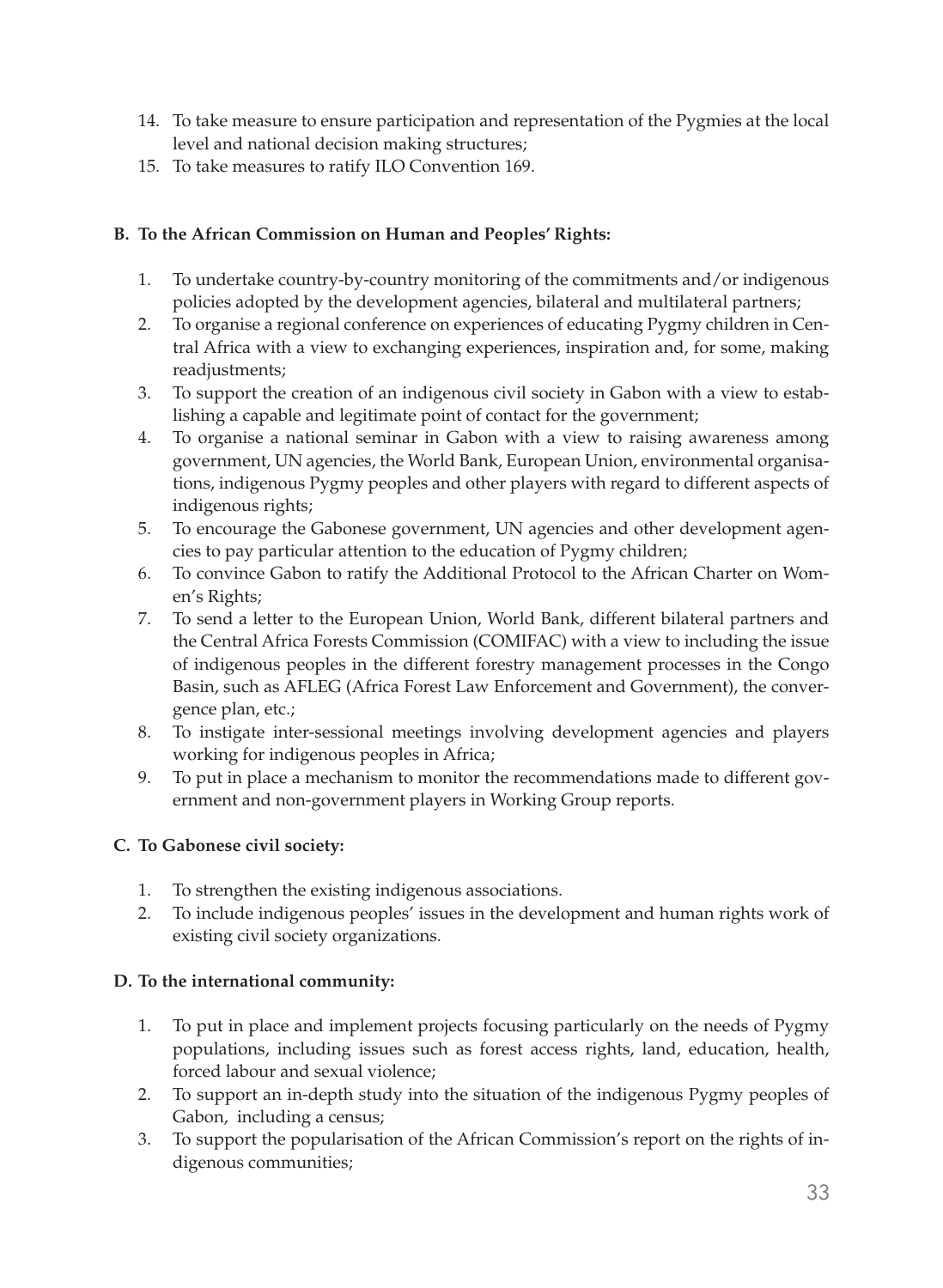4. To support projects related to indigenous peoples' rights.

#### **E. To the African Union**

1. To consider granting special representation to indigenous peoples' organizations within the ECOSOC at the African Union.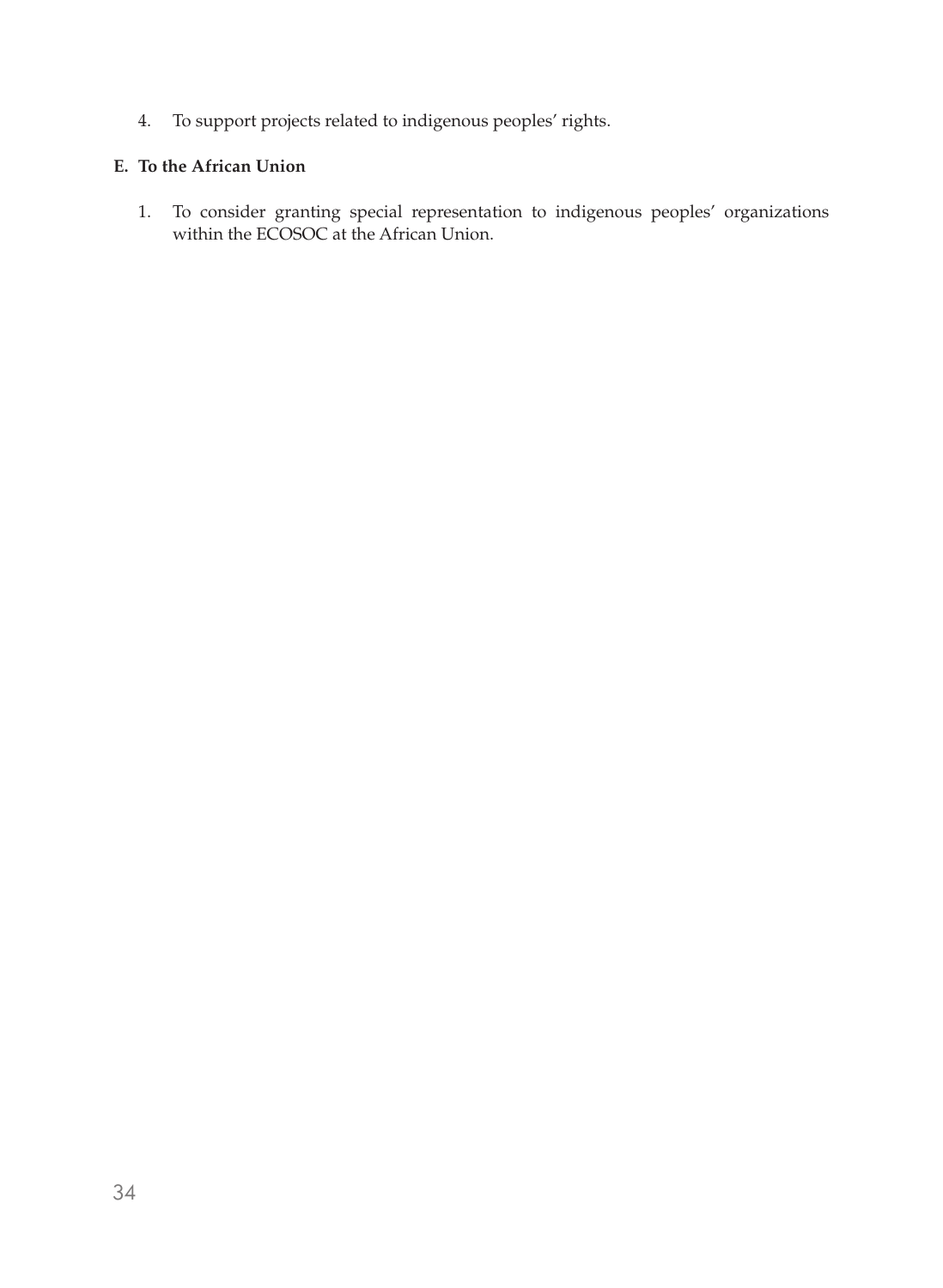# ANNEX 1: Geographic location of indigenous Pygmy PEOPLES IN GABON<sup>10</sup>

| <b>PROVINCES</b>         | <b>DEPARTMENTS</b> | <b>ADMIN. CAP.</b> | <b>DISTRICTS</b>         | <b>COMMUNES</b>                                | <b>CANTONS</b>                                              | <b>NUMBER</b> |
|--------------------------|--------------------|--------------------|--------------------------|------------------------------------------------|-------------------------------------------------------------|---------------|
| Estuaire                 | Komo - Mondah      | Libreville         | Cap - Esterias<br>Nzombé | Libreville<br>(6 districts)<br>Owendo<br>Ntoum | Komo-<br>Ntoum, Ikoy -<br>Tsimi, Océan-<br>Gongoué,<br>Mbel | 735<br>351    |
| Babongo                  | Komo               | Kango              | Kango                    | Bokoué, Komo,<br>Engong                        |                                                             | 753           |
| <b>AKWOA</b>             | Noya               | Coco - beach       |                          | Coco - beach                                   | Muni - Noya,<br>Océan-<br>Mondah                            |               |
| <b>Total Estuaire</b>    |                    |                    |                          |                                                |                                                             | 1839          |
|                          | Mpassa             | Franceville        | Lakabi                   | Franceville<br>(4 districts)                   | Djoumou,<br>Kassa, Lekabi                                   | 904           |
| Haut - Ogooué<br>Babongo | Sebe - Brikolo     | Okondja            | Lekori                   | okondja                                        | Brikolo,<br>Lekala,<br>Lekori,<br>Louami,<br>Lélama         | 635           |
| Akoula                   | Lekoni - Lekori    | Akieni             |                          | Akieni                                         | Lewoumou,<br>Limi,Lessimi,<br>Lebeyi                        | 612           |
|                          | Lekoko             | Bakoumba           |                          | Bakoumba                                       | Lebombi,<br>Miagassa                                        | 164           |
|                          | Lekabi - Lewolo    | Ngouoni            |                          | Ngouoni                                        | Ngatara,<br>Ngoua, Ekoula                                   | 16            |
|                          | Bayi - Brikolo     | Aboumi             |                          | Aboumi                                         |                                                             |               |
|                          | Lebombi - Leyou    | Moanda             |                          | Moanda                                         | Lebombi,<br>Lekedi-<br>Leyou                                | 61            |
|                          | Djouori - Agnili   | Bongoville         |                          | Bongoville                                     | Kayie, Lekeye                                               | 563           |
|                          | Djoué              | Onga               |                          | Onga                                           | Mpani, Ngayi                                                | 59            |
|                          | Plateaux           | Léconi             |                          | Léconi                                         | Louri,<br>Djouélé,<br>Lébombi,<br>Djouya                    | 447           |
|                          | Ogooué - Letili    | Boumango           |                          | Boumango                                       | Loula,<br>Maloundou                                         | 623           |
| Total Haut - ogooué      |                    |                    |                          |                                                |                                                             | 4075          |

<sup>10</sup> **Source:** 2005 Report from the *Association pour le Développement de la Culture des Peuples Pygmées du Gabon* (AD-CPPG)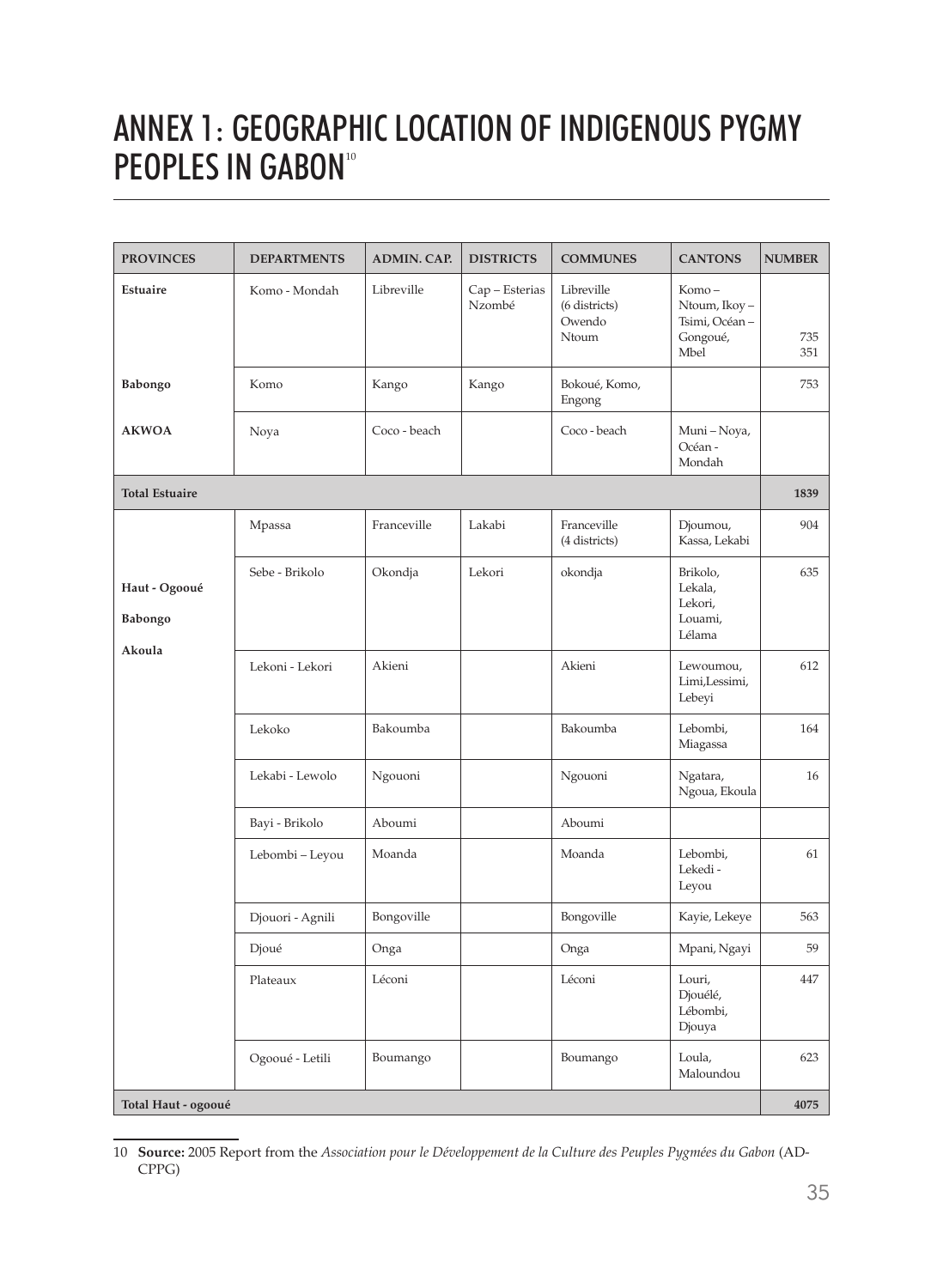| <b>PROVINCES</b>                               | <b>DEPARTMENTS</b> | <b>ADMIN. CAP.</b> | <b>DISTRICTS</b>    | <b>COMMUNES</b>            | <b>CANTONS</b>                                                                                                                   | <b>NUMBER</b> |
|------------------------------------------------|--------------------|--------------------|---------------------|----------------------------|----------------------------------------------------------------------------------------------------------------------------------|---------------|
| Moyen - Ogooué<br>Babongo<br>Akwoa             | Ogooué - Lacs      | Lambaréné          | Aschouka<br>Makouké | Lambaréné<br>(2 districts) | $Lacs - nord,$<br>ogooué-<br>Mbiné, Lacs-<br>sud, Ogooué -<br>aval, Ogooué<br>Ngounié,<br>Ogooué-<br>amont, route<br>de Fougamou | 682           |
|                                                | Abanga - Bigné     | Ndjolé             | Bifoun - Ebel       | Ndjolé                     | Talagouga,<br>Abanga, Ebel-<br>Alembé, Ebel -<br>Samkita                                                                         | 512           |
| Total Moyen - Ogooué                           |                    |                    |                     |                            |                                                                                                                                  | 1194          |
| Ngounié                                        | Douya - Onoye      | Mouila             |                     | Mouila<br>(2 districts)    | Dinadi                                                                                                                           | 523           |
| Babongo                                        | Ogoulou            | Mimongo            | Etéké               | Mimongo                    | Haute-<br>Ogoulou,<br>Haute-<br>Dibadi, Vieux-<br>Mimongo,<br>Diboa                                                              | 1728          |
|                                                | Ndolou             | Mandji             |                     | Mandji                     | Poni, Koumou,<br>Doubanga, Dou-<br>rembou                                                                                        |               |
|                                                | Dola               | Ndendé             |                     | Ndendé                     | Dola – Nord,<br>Dola – sud                                                                                                       |               |
|                                                | Louétsi - Bibaka   | Malinga            |                     | Malinga                    | Haute-<br>louétsi, louétsi-<br>Bibaka                                                                                            | 103           |
|                                                | Louétsi - Wano     | Lebamba            |                     | Lébamba                    | Wano-<br>Bikoundou,<br>Louétsi-<br>Soungou                                                                                       | 634           |
|                                                | Tsamba - Magotsi   | Fougamou           | Ikobey              | fougamou                   | Banda, Tandou,<br>Sindara                                                                                                        | 712           |
|                                                | Moughalaba         | Guiétsou           |                     | Guiétsou                   | Haute - Mougha-<br>laba, Basse –<br>Moughalaba                                                                                   |               |
|                                                | Boumi - Louétsi    | Mbigou             | Nzenzélé            | Mbigou                     | Louétsi-<br>Boumi, Ngounié -<br>Louétsi,<br>Douay, Wano-<br>Ivindzi                                                              | 742           |
| Total Ngounié                                  |                    |                    |                     |                            |                                                                                                                                  | 4442          |
| Nyanga<br>Babongo<br><b>Baghame</b><br>Barimba | Mougoutsi          | Tchibanga          |                     | Tchibanga<br>(2 districts) | Dousse - Gous-<br>sou, Dougheny,<br>Moughalaba,<br>Douvoungou,<br>Voungou - Mongo<br>Doubandji, Mig-<br>amba - Yara, Do-         | 160           |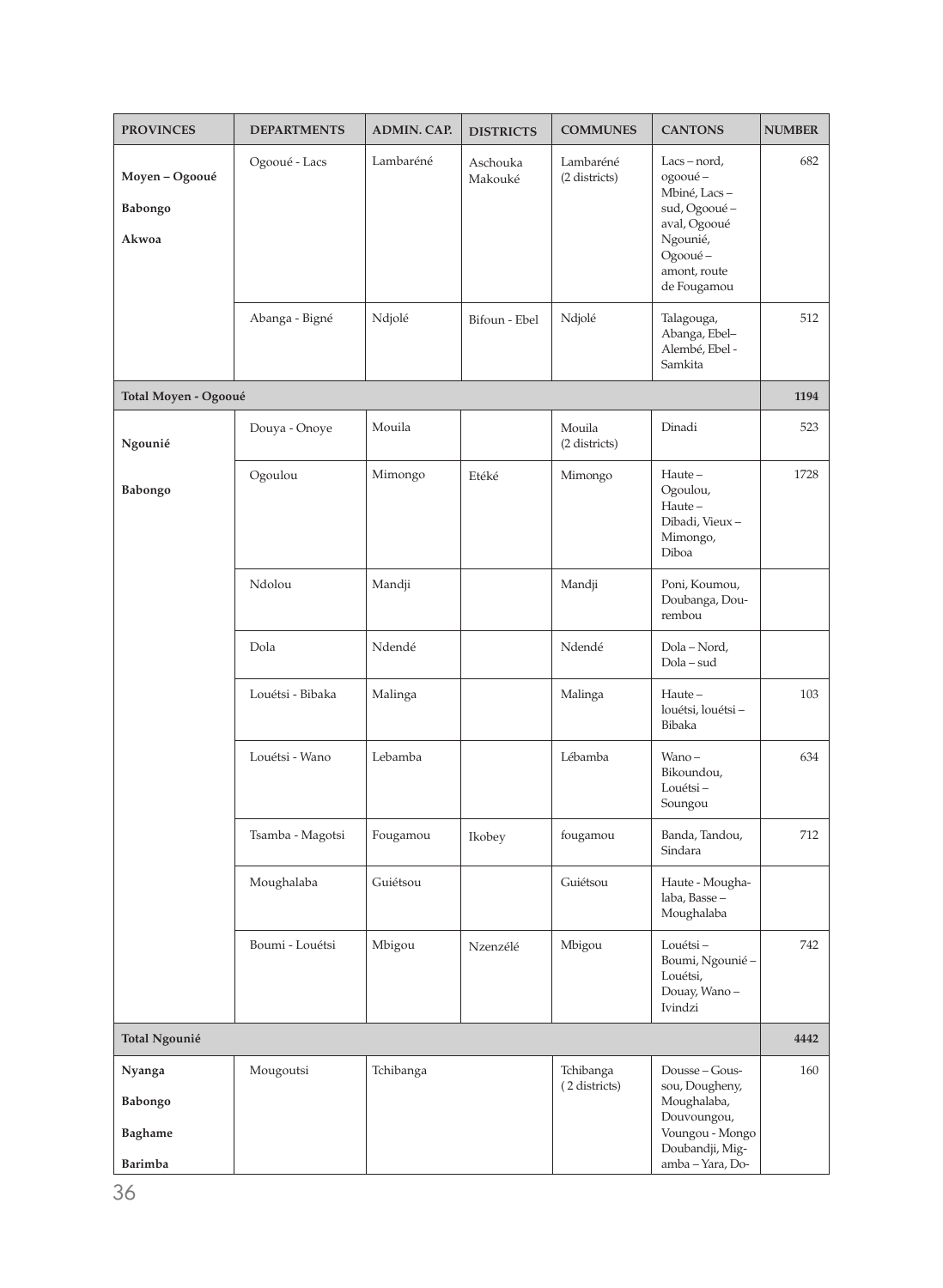| <b>PROVINCES</b>                    | <b>DEPARTMENTS</b>   | <b>ADMIN. CAP.</b> | <b>DISTRICTS</b>            | <b>COMMUNES</b>                 | <b>CANTONS</b>                                                            | <b>NUMBER</b> |
|-------------------------------------|----------------------|--------------------|-----------------------------|---------------------------------|---------------------------------------------------------------------------|---------------|
|                                     | Douigny              | Moabi              | Mourindi                    | Moabi                           | Doubandji,<br>Migamba-<br>Yara, Douami<br>- Mouembi                       | 324           |
|                                     | Basse – Banio        | Mayumba            |                             | Mayumba                         | Loubetsi-<br>Doumvou,<br>Mayombe,<br>Mouwambi                             | 416           |
|                                     | Haute - Banio        | Ndindi             |                             | Ndindi                          | Lagune,<br>Louzibi                                                        | 742           |
|                                     | Doutsila             | Mabanda            |                             | Mabanda                         | Haute - Dota,<br>Haute -<br>Ngongo                                        | 614           |
|                                     | Mongo                | Moulengui<br>Binza |                             | Moulengui - Binza               |                                                                           | 407           |
| <b>Total Nyanga</b>                 |                      |                    |                             |                                 |                                                                           | 2663          |
| Ogooué – Ivindo<br><b>Baka</b>      | Ivindo               | Makokou            | Batouala<br>Mvady<br>Makébé | Makokou<br>(2 districts)        | Aboye, Ivindo,<br>Lebombi,<br>Mouniandji,<br>Ntang - Louli                | 637           |
| Bakoya                              | Lopé                 | Booué              | Mokéko                      | Booué                           | Lopé                                                                      | 708           |
| Babongo                             | Zadié                | Mékambo            |                             | Mékambo                         | Djouah, Loué,<br>Bengoué, Sas-<br>samongo                                 | 843           |
|                                     | Mvoung               | Ovan               |                             | Ovan                            | Baleme, Djoué                                                             |               |
| Total Ogooué - Ivindo               |                      |                    |                             |                                 |                                                                           | 2188          |
| Ogooué - Lolo<br>Babongo<br>Bakouyi | Lolo - Bouénguidi    | Koula - Moutou     | Popa                        | Koula - Moutou<br>(2 districts) | Basse-<br>Lombo,<br>Bouenguidi<br>Yao, Lolo -<br>Wagna                    | 103           |
|                                     | Lombo-<br>Bouénguidi | Pana               | Dienga                      | Pana                            | Haute-<br>Bouenguidi,<br>Haute - lombo                                    | 407<br>826    |
|                                     | Offoué - Onoye       | Iboundji           |                             | Iboundji                        | Offoué, Onoye                                                             | 166           |
|                                     | Mulundu              | Lastourville       | Ndangui<br>Matsatsa         | Lastourville                    | Lassio – Sébé,<br>Leyou, ogooué<br>$-Amont,$<br>Ogooué -<br>Aval, Poungui | 723           |
| Total Ogooué - Lolo                 |                      |                    |                             |                                 |                                                                           | 2325          |
| Ogooué-<br>Maritime                 | Bendjé               | Port - Gentil      | Mpaga                       | Port-Gentil<br>(4 districts)    | Lac - Onan-<br>gué, Océan,<br>Ogooué                                      | 30            |
| Akwoa                               | Etimboué             | Omboué             |                             | omboué                          | Lagunes,<br>Iguela, Rembo<br>- Nkomi                                      | 80            |